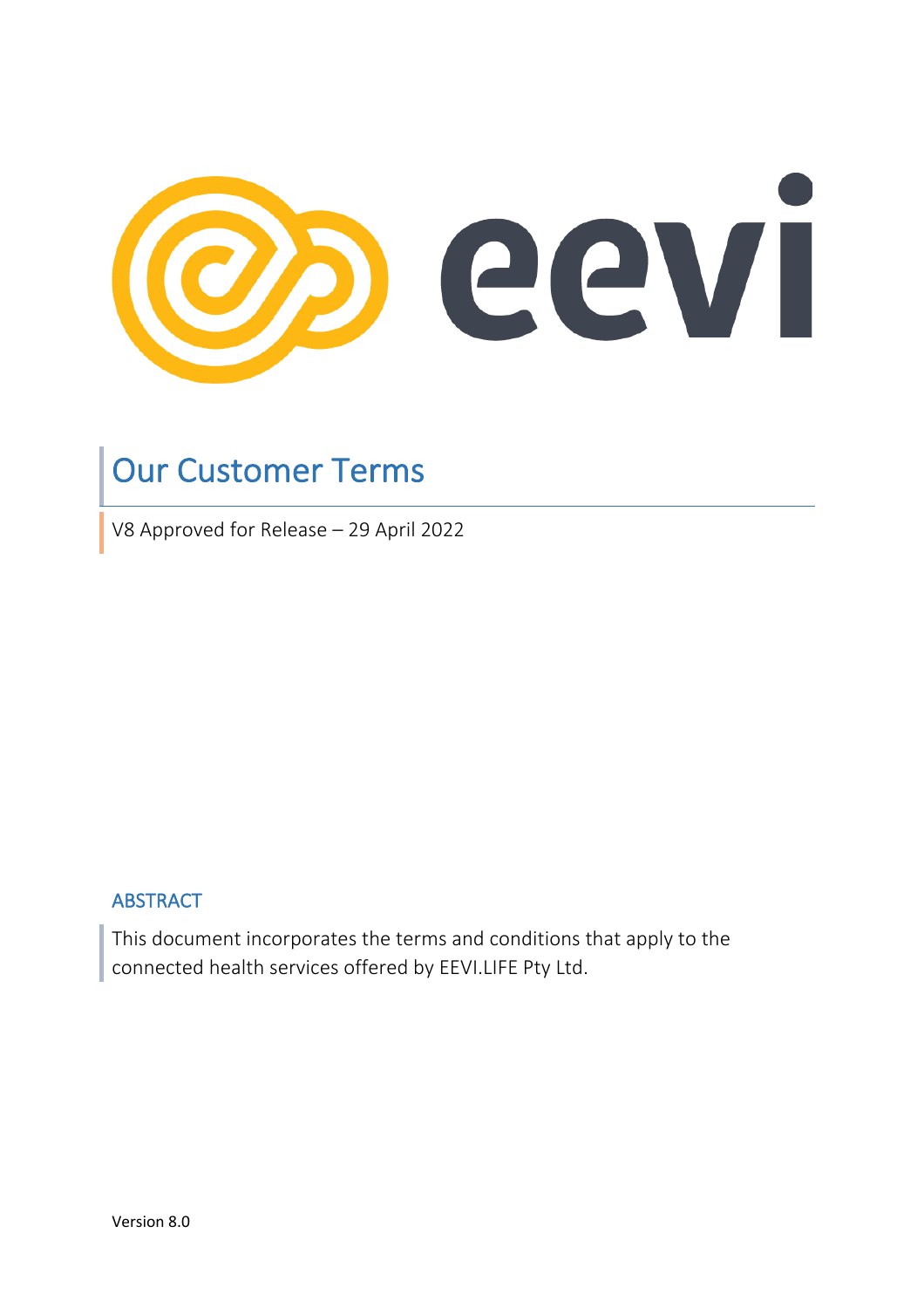# **Table of Contents**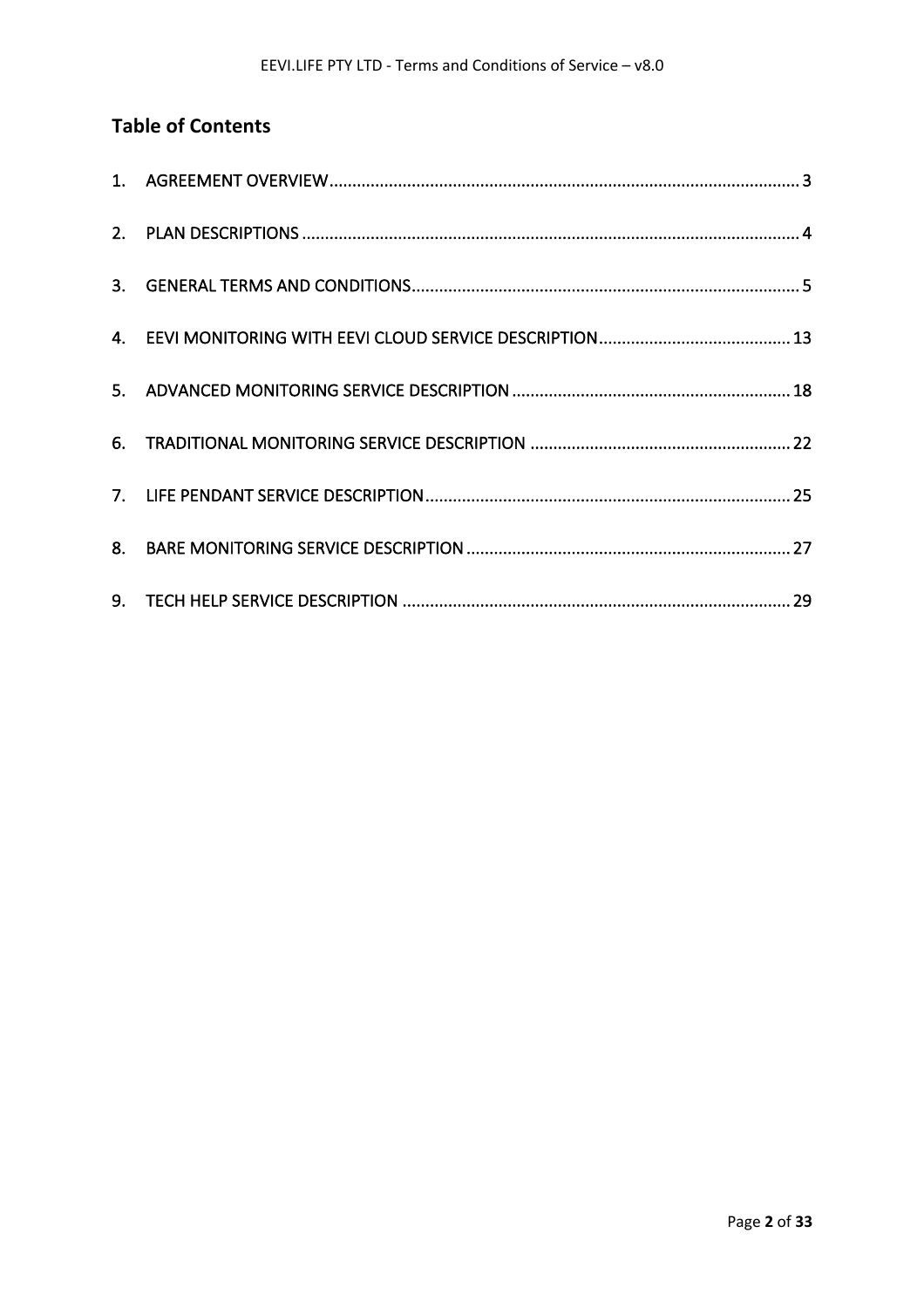## **1. AGREEMENT OVERVIEW**

#### **1.1. What is this Document?**

1.1.1.This document sets out the agreement between us ("Agreement") for Our supply to You of the Services.

## **1.2. Your Application**

- 1.2.1.You acknowledge having signed an application form for Services under a Plan ("**Application Form**").
- 1.2.2.We will let you know when we have accepted your Application Form.

## **1.3. What comprises the Agreement?**

- 1.3.1.The Agreement is comprised of:
	- a) Your Application Form;
	- b) The applicable Plan Description;
	- c) The General Terms and Conditions;
	- d) The applicable Service Description for each Service under the Plan.
- 1.3.2.If there is any inconsistency between any part of the Agreement, they apply in descending order of priority above.

## **1.4. Meaning of terms used in this document.**

- 1.4.1.Capitalised terms used in this document have the meaning given below or given to them in the document.
- 1.4.2."you", "your" and "yours" is a reference or you, our customer, whose name appears on the Application Form.
- 1.4.3."Eevi", "we", "our" and "ours" is a reference to Eevi.life Pty Ltd ACN 625 184 830 and, where appropriate, our employees, sub-contractors and agents.
- 1.4.4."Service" means the wellness and connected health services and their related features, functions and benefits we deliver from time to time, as defined by a Service Description in this Agreement.
- 1.4.5."Service Description" means the description, terms and conditions applicable to each Service as set out in this Agreement.
- 1.4.6."Plan" means the combination of services, pricing, inclusions, exclusions and term which we offer for sell from time to time, as defined by a Plan Description in this Agreement.
- 1.4.7."Plan Description" means the description, inclusions, exclusions, charges, terms and conditions applicable under each Plan as set out in this Agreement.

#### **1.5. Current Version of this Agreement**

1.5.1.You may view a current version of this Agreement at our website at www.Eevi.life.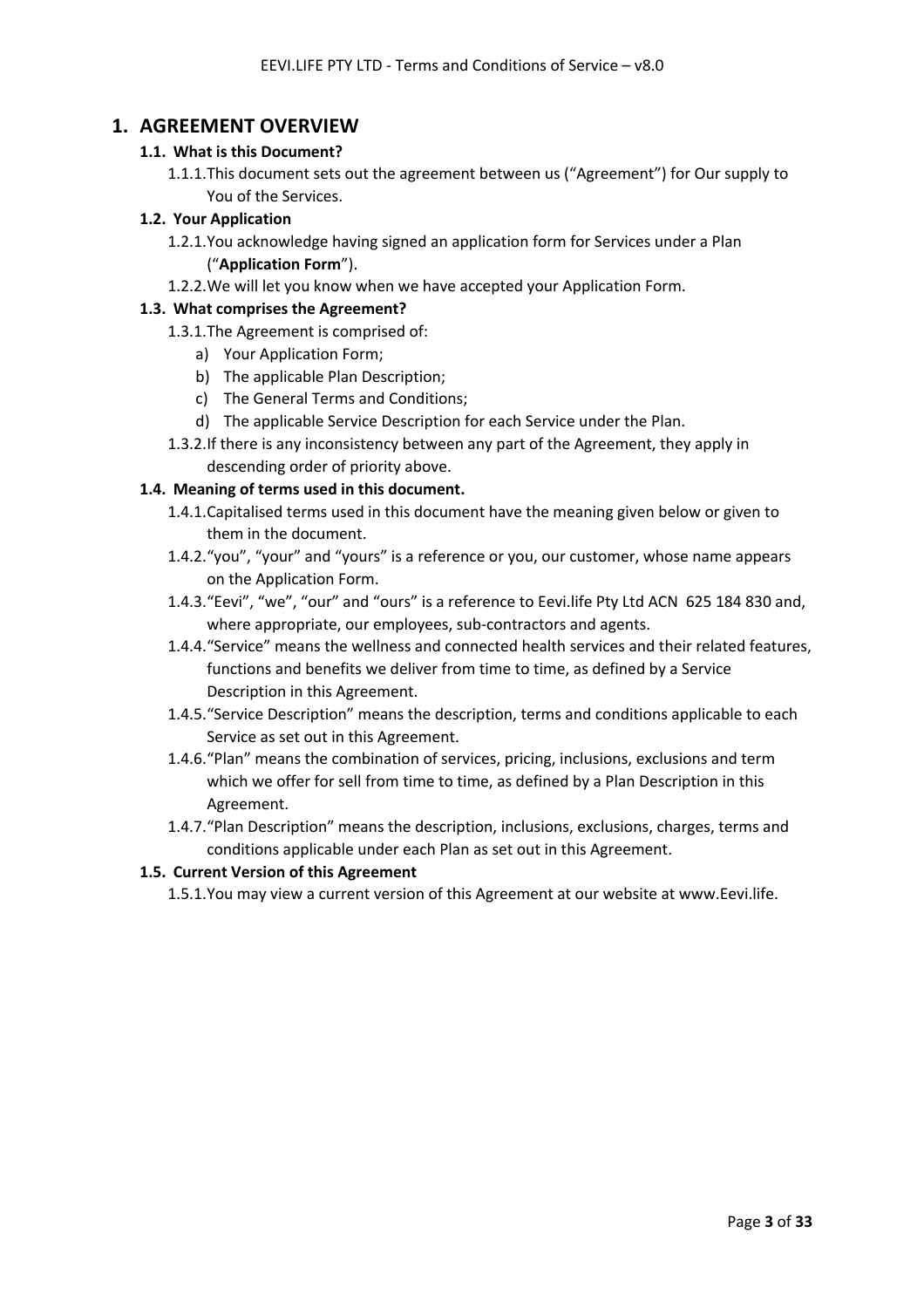# **2. PLAN DESCRIPTIONS**

For Plans available generally, refer to the description, inclusions, exclusions, charges, terms and conditions applicable under each Plan set out in the Critical Information Statements on our website at "www.eevi.life/terms-and-conditions/".

For Plans available exclusively to our partners and strategic partners, refer to description, inclusions, exclusions, charges, terms and conditions applicable under each Plan set out in the Critical Information Statements made available to you under our partner and strategic partner agreements.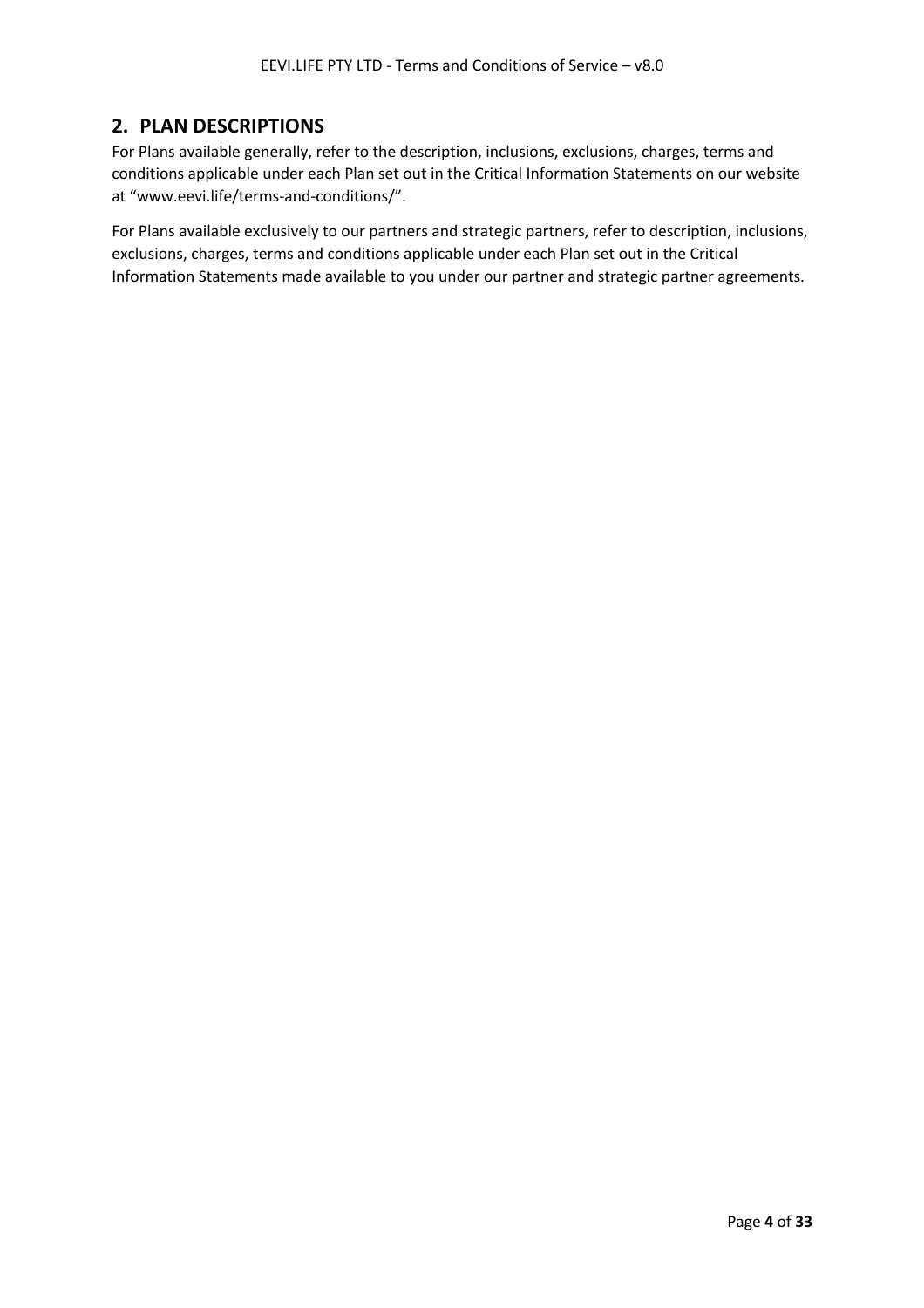# **3. GENERAL TERMS AND CONDITIONS**

#### **3.1. Period of the Agreement**

3.1.1.The Agreement starts when we have accepted your Application and ends when the Service is cancelled, by us or you.

## **3.2. Minimum Contract Period**

3.2.1.A Minimum Contract Period applies to some Plans. It is the minimum period during which you must acquire a Service. The Minimum Contract Period is set out in the Plan Description. The Minimum Contract Period commences from the date we activate the Service.

## **3.3. Cancellation**

- 3.3.1.If, from the date you sign the Application Form to the expiry of the Minimum Contract Period, you cancel the Service or we cancel the Service because of your default, you are liable to pay a cancellation fee. The cancellation fee is equal to the total monthly recurring charges for the Service for the remaining term of the Minimum Contract Period.
- 3.3.2.If there is no Minimum Contract Period, or if the Minimum Contract Period has expired, we will continue to supply the Services on a month-to-month basis until you cancel them or we cancel them.
- 3.3.3.Despite this, if you are cancelling because you are leaving a village which has purchased a solution from us, no cancellation fee applies.
- 3.3.4.If your estate cancels the Service, no cancellation fees apply.
- 3.3.5.Cancellation requests must be submitted in writing by emailing cancellations@Eevi.life. We will only accept requests submitted by the account holder or (in the event you have vacated) your Village Manager.
- 3.3.6.All Services are terminated effective the last day of the current billing period when your request is processed. Please allow up to 7 business days for cancellation requests to be processed.

#### **3.4. Applications**

- 3.4.1.You promise that information provided to us in the Application is true and correct. We may charge you a resubmission fee if it is not.
- 3.4.2.By applying for a Service, you authorise us to communicate with credit referencing bodies/associations about your credit history and in so doing to provide them with the details that you have provided to us. We may do this from time to time during the term of the Agreement.
- 3.4.3.We may apply restrictions to a Service where you have not met our credit assessment criteria. We will advise you of the general nature of the reasons for these restrictions and, if applicable, how you may access Services which have been restricted.

## **3.5. Installation**

- 3.5.1.We will endeavour to schedule an installation time that suits you. If we schedule an installation time, and you are not available when we arrive, we will re-schedule at no charge. If you are not available when we arrive the second time, we reserve the right to charge you for a re-scheduled installation at our normal charge out rates.
- 3.5.2.Installation charges, set up fees and equipment fees are billed in the first bill we send you after installation.

## **3.6. Your Private Information**

3.6.1.We use our best endeavours to comply with a privacy policy which is available on our website or by contacting us. This policy governs the information we collect on you,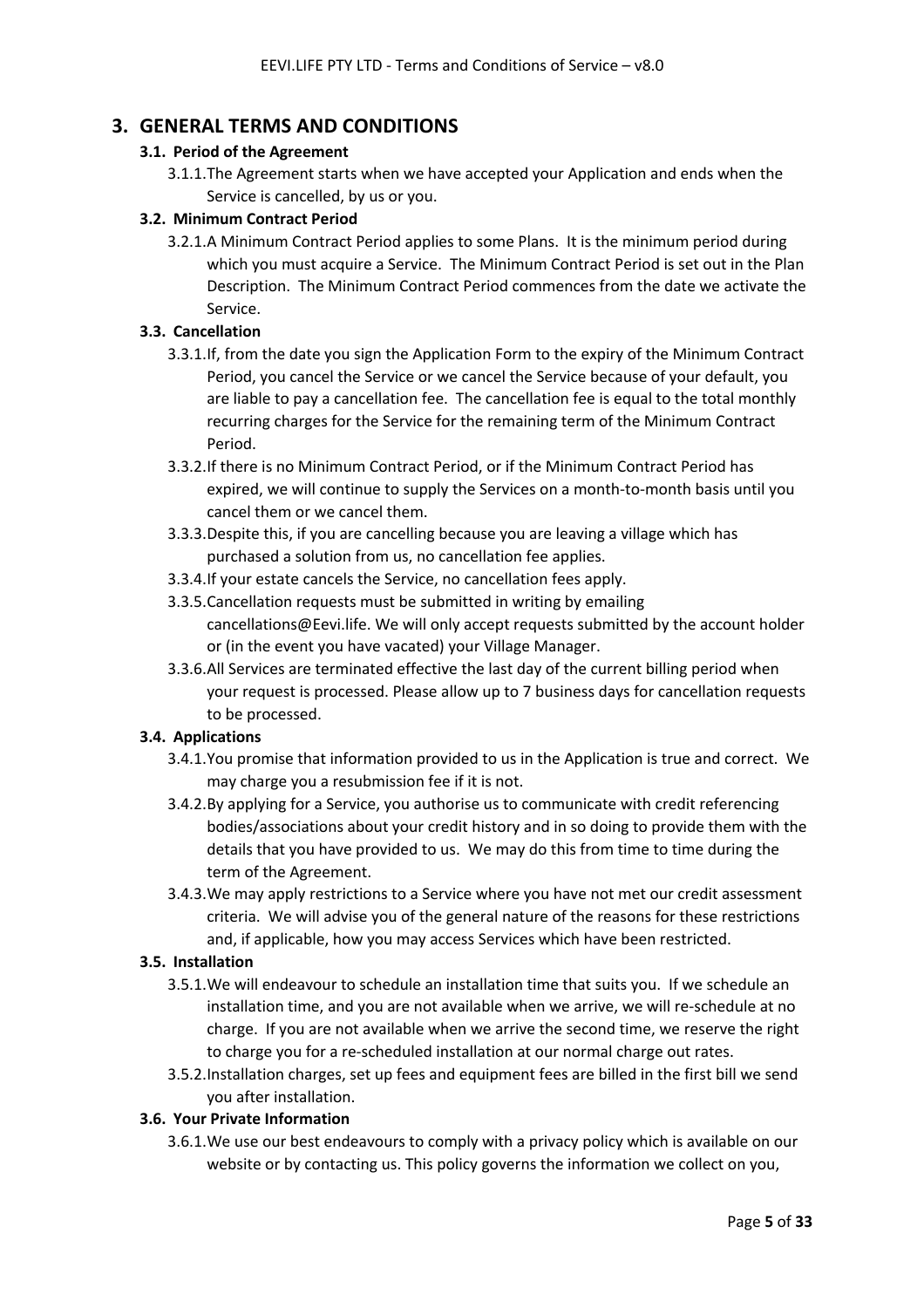how we use it and your rights to access it. You consent to us collecting and disclosing your personal information including any unlisted telephone number and address from or to:

- a) any credit providers or credit reporting agencies;
- b) any law enforcement agencies;
- c) to conduct ongoing credit management of your account;
- d) any upstream supplier for purposes connected with the Service; and
- e) any person who provides us with your username(s) or password(s).
- 3.6.2.From time to time we will update you on our services, news, promotions and offers including those from related or affiliated organisations. You consent to us contacting you at any time (including after you have terminated the agreement), for this purpose through any available contact methods. You can withdraw your consent at any time by contacting us.

#### **3.7. Billing and Payment**

- 3.7.1.We will send you a bill by email at the end of each billing period.
- 3.7.2.If you request us to post a printed bill to you, we reserve the right to charge you for that service.
- 3.7.3.You must pay all outstanding amounts by the due date as shown on your bill. A late payment will incur a \$16.50 inc GST late payment fee per Service.
- 3.7.4.Usage records can vary from time to time. Whilst we aim to do so, we are unable to guarantee that all usage records during a billing period will appear on the corresponding bill.
- 3.7.5.Payments may be made to us through our available payment methods. Service fees and charges may apply for some available payment methods.
- 3.7.6.We will apply payments made by you against outstanding bills at our discretion.
- 3.7.7.If you have chosen to use our direct debit facilities, and we have not received your payment by the due date, unless we agree with you otherwise, we will debit your nominated account on or after the due date. We may continue to do so at any time until all amounts due are paid.
- 3.7.8.Where in our opinion you have a reasonable claim or dispute with an invoice or a debit, we will suspend our collection or recovery processes until a determination on your claim or dispute has been made. We will reimburse any incorrectly debited amount as soon as reasonably practicable.
- 3.7.9.Accounts paid with a Visa or Mastercard credit card will incur a surcharge of 2.0% (incl. GST) of the debited amount when we debit the card. Accounts paid with a Diners Card or American Express credit card will incur a surcharge of 4.0% (inc GST) of the debited amount when we debit the card.
- 3.7.10. You are responsible for ensuring there is sufficient funds/credit available in your nominated credit card or direct debit account at any time we debit the account. You must pay dishonour fees and any other charges, expenses or losses resulting from our attempting unsuccessfully to debit the credit card or direct debit account unless the failure was due to a clear error on our part. Dishonoured payments incur a \$50.00 inc GST. Direct Debit rejections incur a \$50.00 inc GST.
- 3.7.11. We will not accept Prepaid Visa/Master credit cards or gift cards.
- 3.7.12. You must pay all costs, charges and expenses that we may incur in relation to our attempts to recover all debts due by you to us, including accounting, mercantile agents costs, debt collection agency costs and interest.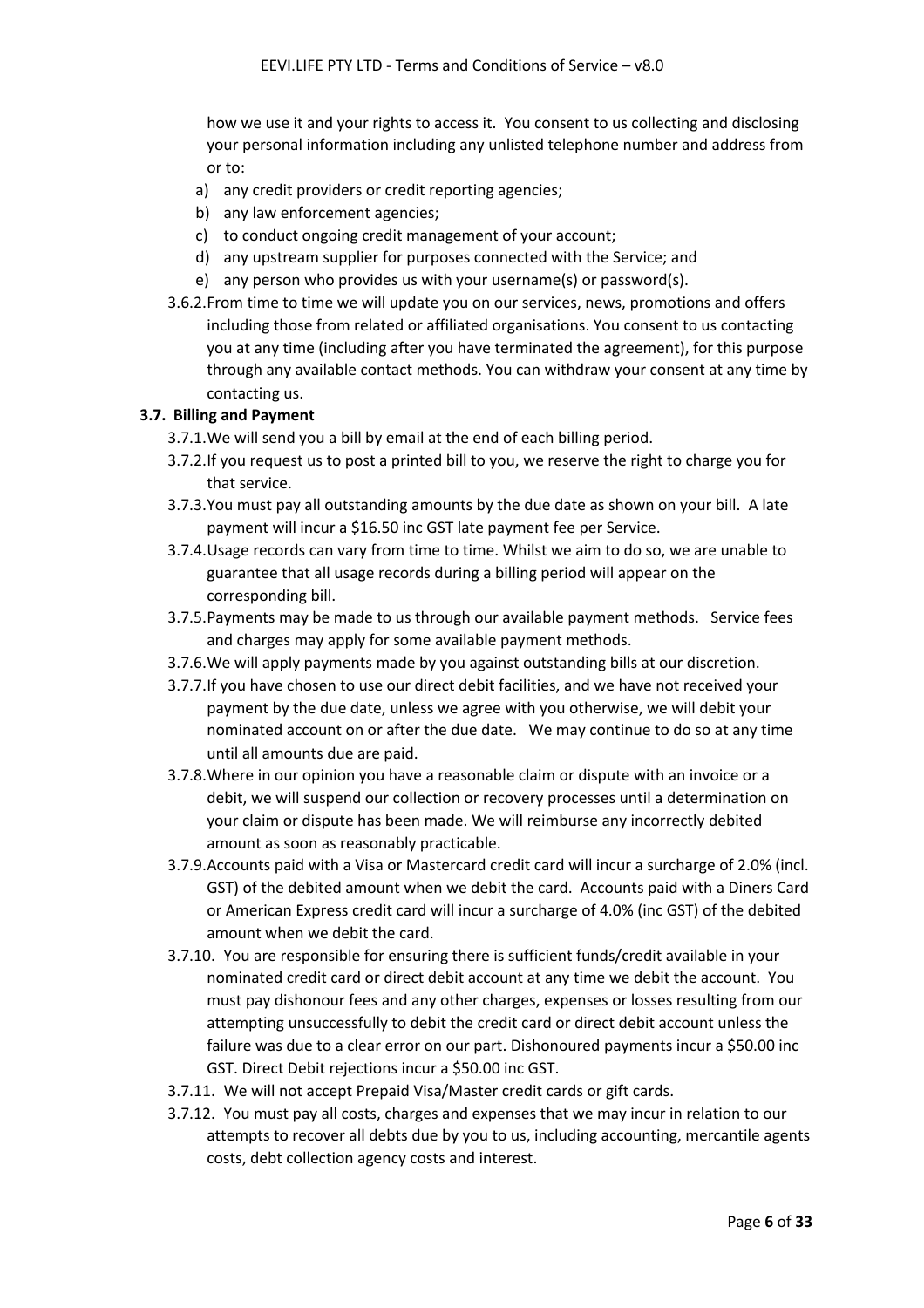3.7.13. Notwithstanding any other term of this Agreement, we may vary the service fees and charges on any or all Plans, with effect from 1 July of any year, for the increase over 12 months of the immediately prior June All Groups Consumer Price Index (CPI). For example, if the CPI has increased 3% from June 2018 to June 2019, we may increase Service fees and charges on all Plans by 3% with effect from 1 July 2019. Clause 3.8 does not apply to these increases.

#### **3.8. Changes to the Agreement**

- 3.8.1.We may change the agreement in the following circumstances:
	- a) Where you agree to the change;
	- b) Where the change will not adversely affect you and, before the changes take effect, we have given you notice of the change;
	- c) Where the change is in relation to charges for making telephone calls or data calls and, before the changes take effect, we have given you notice of the change;
	- d) Where the change is to introduce or vary a fee or charge to pass on a tax or levy imposed by law and, before the changes take effect, we have given you notice of the change;
	- e) Where the change is to introduce or to vary a charge associated with a licence or premium service where we rely on a third party for the service and the third party increases its price to us and, before the changes take effect, we have given you reasonable notice of the change;
	- f) If the agreement is a fixed period contract and the change is adverse to you, and we provide to you not less than 21 days notice of the change (and you agree that publishing the changed agreement on our website at www.eevi.life is adequate notice to you of the change, and the date of that publication is the date of notice to you).
- 3.8.2.We may withdraw any plans or packages at any time by giving you notice but such withdrawals will only take effect from the end of your then current fixed period contract.
- 3.8.3.Notice of a change to the agreement may be given by us by email to your nominated account email address, with or as part of a bill, or otherwise in writing, including by fax or mail.
- 3.8.4.If we change the agreement under clause 3.8.1(f), you may cancel a Service within 21 days of the date of the notice without incurring charges, other than usage or network access charges to the date the Service ends and outstanding amounts for installation or for equipment with other suppliers' services.
- 3.8.5.Your ongoing use of the Service after the date of a variation, alteration, replacement or revocation or on the expiry of the 21 day period, is deemed acceptance of the variation, alteration, replacement or revocation.

#### **3.9. Equipment**

- 3.9.1.Equipment supplied to enable a Service is at our discretion, as we consider appropriate from time to time. We reserve the right to replace equipment with alternative equipment.
- 3.9.2.Equipment on your side of the service boundary remains your property at all times. The service boundary may differ between Services, depending on the Service Description and the Plan.
- 3.9.3.You will follow our operating instructions for our Equipment and will not use our equipment except in accordance with them.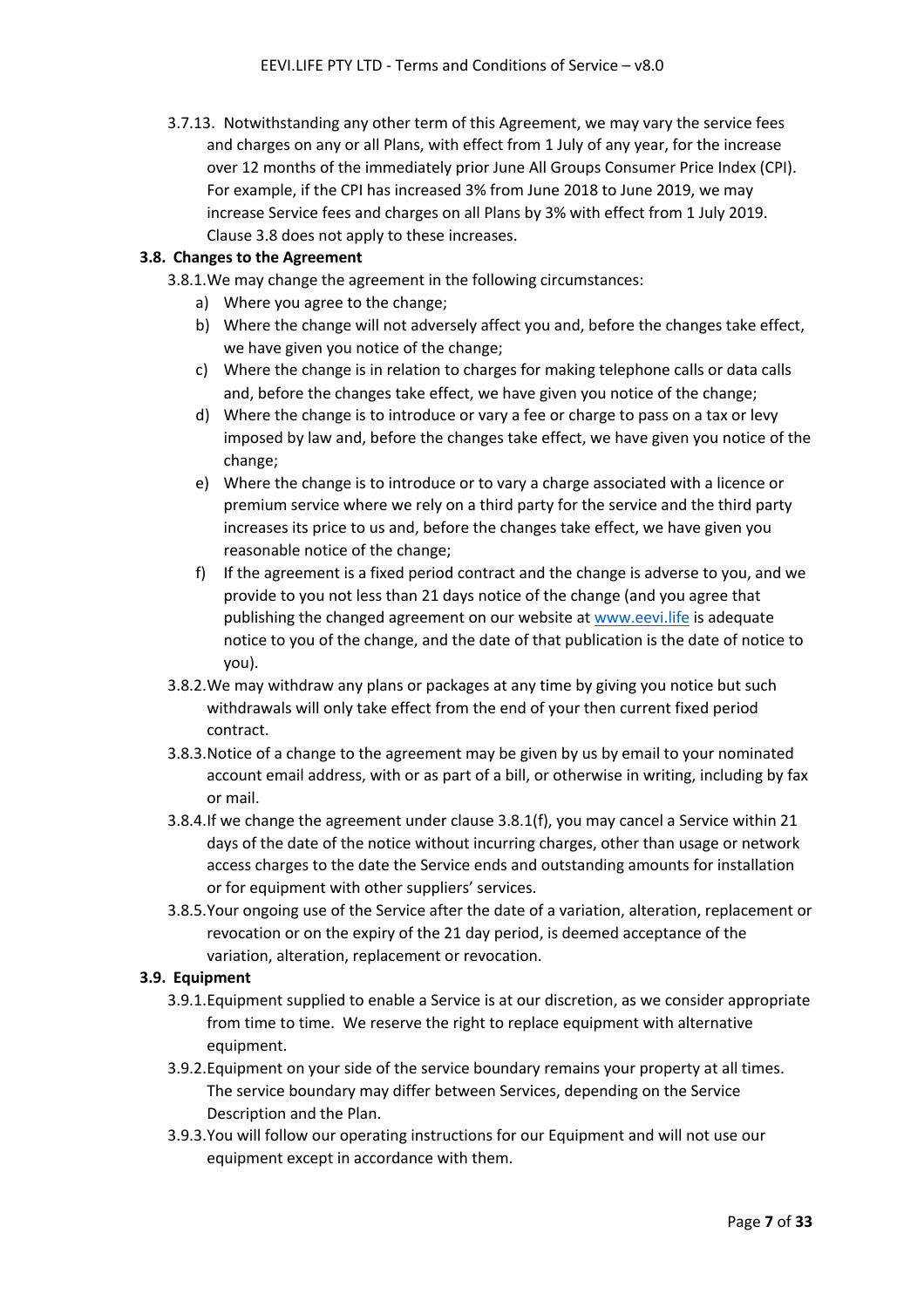- 3.9.4.You will keep our Equipment free from damage, defect, fault or other failure except resulting from fair wear and tear. This includes causes such as electrical surges, accidents, fire, theft and water damage.
- 3.9.5.You will not use our Equipment in conjunction with additions, accessories or attachments other than those supplied by us for that purpose or approved by us for that purpose.

## **3.10. Maintenance of Equipment**

- 3.10.1. We will provide a remedial maintenance service to maintain the Equipment in satisfactory operational conditions including the replacement of serviceable parts or components.
- 3.10.2. You will promptly ask us to repair or replace damaged or faulty Equipment.
- 3.10.3. We will not charge you for remedial maintenance, repair or replacement of damaged or faulty Equipment arising under a claim under warranty provided that you follow our then policy for warranty returns including shipping of warranty returns to us.
- 3.10.4. You agree to pay our reasonable costs and expenses for remedial maintenance, repair or replacement of Equipment arising otherwise than under a claim under warranty.
- 3.10.5. You will not allow any other person to service, repair, adjust, alter or interfere with Equipment.
- 3.10.6. On request, you will permit us and our agents and sub-contractors entry to the premises where the Equipment is located on reasonable notice to inspect, repair or replace the Equipment.

#### **3.11. Usage**

- 3.11.1. You acknowledge that charges will be incurred when the Service is used. It is important that you take steps to ensure that such usage does not occur without your authorisation.
- 3.11.2. You must ensure third parties cannot access or use such equipment without your authority.
- 3.11.3. You must ensure that you have appropriate protection systems operating on your equipment to restrict or limit the possibility of unauthorised usage.
- 3.11.4. You are responsible for all usage charges in respect of the use of the Service, whether or not such usage was authorised by you, unless the usage was caused by a manifest error by us.
- 3.11.5. You acknowledge that we cannot be held responsible for any loss incurred by you because of faults and/or failures within a third party carrier's network infrastructure.
- 3.11.6. While we will use our best endeavours in providing the Service, you use it at your own risk. Even if you use equipment or permit another person to use your Service, you are solely responsible for its use including:
	- a) the calls made and data sent;
	- b) the information provided to others;
	- c) the installation or use of any equipment or software whether provided by us or not;
	- d) the modification of any settings, data or equipment whether instructed by us or not;
	- e) the personal supervision of any users under the age of 18 who use the Service; and
	- f) the lawfulness of your activities.

## **3.12. Acceptable Use**

3.12.1. The Service is provided to you on the basis that it is used only for approved purposes. In particular you must: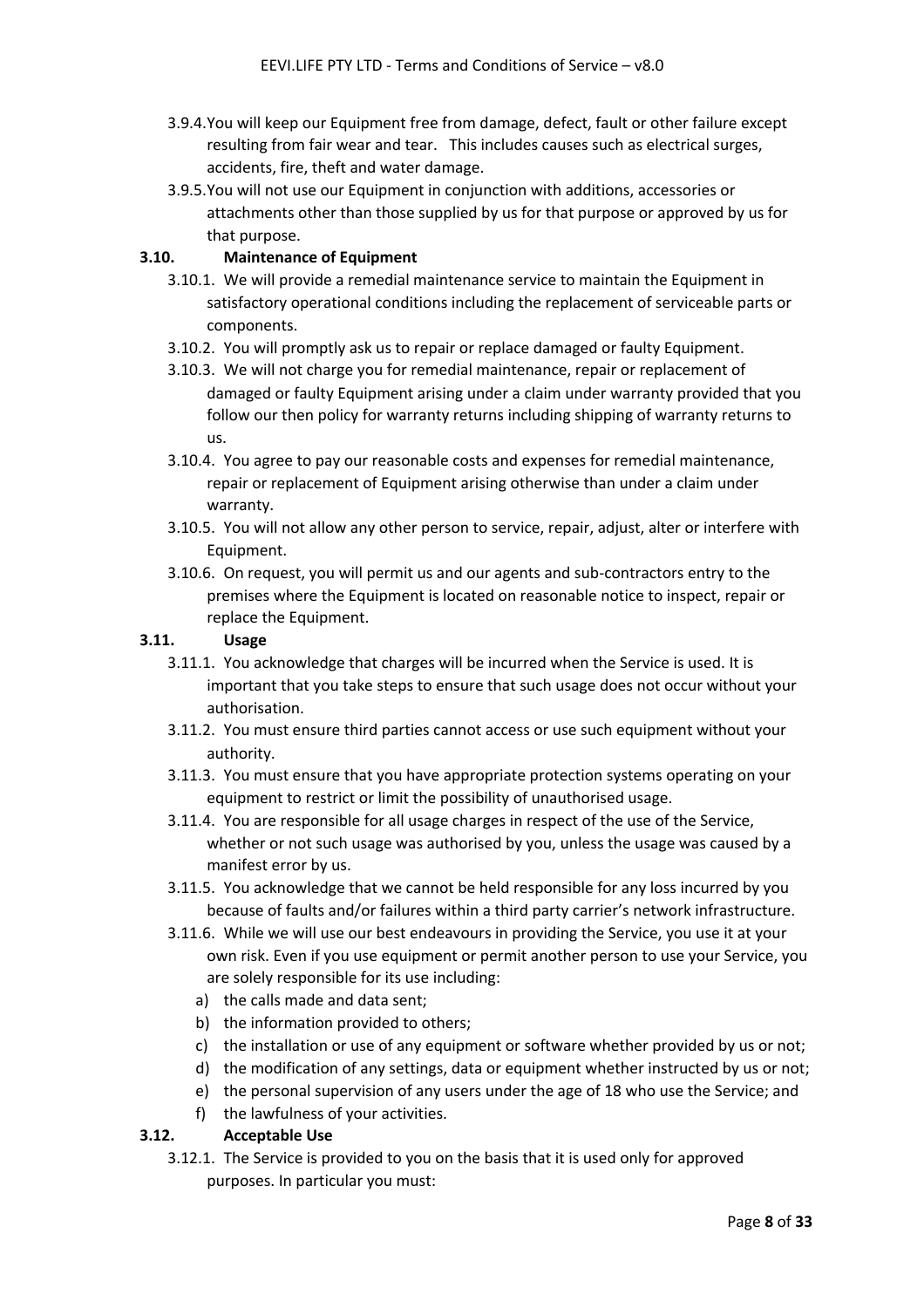- a) not use the Service in any manner involving illegal, malicious, deceptive or misleading activity;
- b) not breach any standards, content requirements or codes set out by any relevant authority or industry body;
- c) not use the Service in any way which interferes with the operations of the Service network, anyone else's enjoyment of their Service or which upsets or offends any person;
- d) not use the Service for commercial purposes or in any way distribute or resell the Service without our written permission;
- e) obey all laws, regulations, guidelines and our reasonable instructions concerning your use of the Service;
- f) give us all information and cooperation that we may need in relation to the Service; and
- g) advise us of changes in your personal information such as account details, debit or credit card details and expiry dates and billing and service addresses.
- 3.12.2. You must not use the Service in a way which contravenes any fair use policy, acceptable use policy or fair go policy that applies to the Service.
- 3.12.3. We may suspend or terminate, with or without notice, your Service if, in our reasonable opinion, the Service has been directly or indirectly involved in activities that are detrimental to our Service or jeopardise the use of our Service or its performance for other customers or how the wider community will perceive the Service.
- 3.12.4. You must not use the Service in a way or post to or transmit to or via the Service any material which interferes with other users or defames, harasses, threatens, menaces, offends or restricts any person or which inhibits any other customer from using or enjoying the Service. You must not use the Service to send unsolicited electronic mail messages to anyone. You must not attempt any of these acts or permit another person to do any of these acts.
- 3.12.5. We may suspend without notice your account if it has been used in offensive and/or illegal activities under State and/or Commonwealth laws. This includes the dissemination of banned pornographic material and other illegal content. In such cases, the relevant law enforcement agency(ies) will be notified, and offending material(s) may be passed on to them.
- 3.12.6. What constitutes inappropriate use will be determined by us, at our sole discretion provided that we act reasonably.
- 3.12.7. We may monitor the use of your Service, however we do not promise to do so. If we identify excessive use or unusual activity we may temporarily restrict or suspend your Service. If we do so we will endeavour to contact you via your nominated primary contact details. We may require an advance payment before your Service is restored. You should not rely on us to contact you or to suspend your Service in the event of excessive or unusual activity.
- 3.12.8. We may investigate any misuse of the Service by you, in conjunction with relevant law enforcement agencies.

#### **3.13. Suspension/Disconnection of the Service**

- 3.13.1. We may disconnect the Service and cancel the agreement at any time by giving 30 days notice.
- 3.13.2. If you fail to comply with what we consider to be an important term or condition of this agreement or should you fail to comply with a number of less important terms and conditions then we can suspend or disconnect your Service or reroute calls from your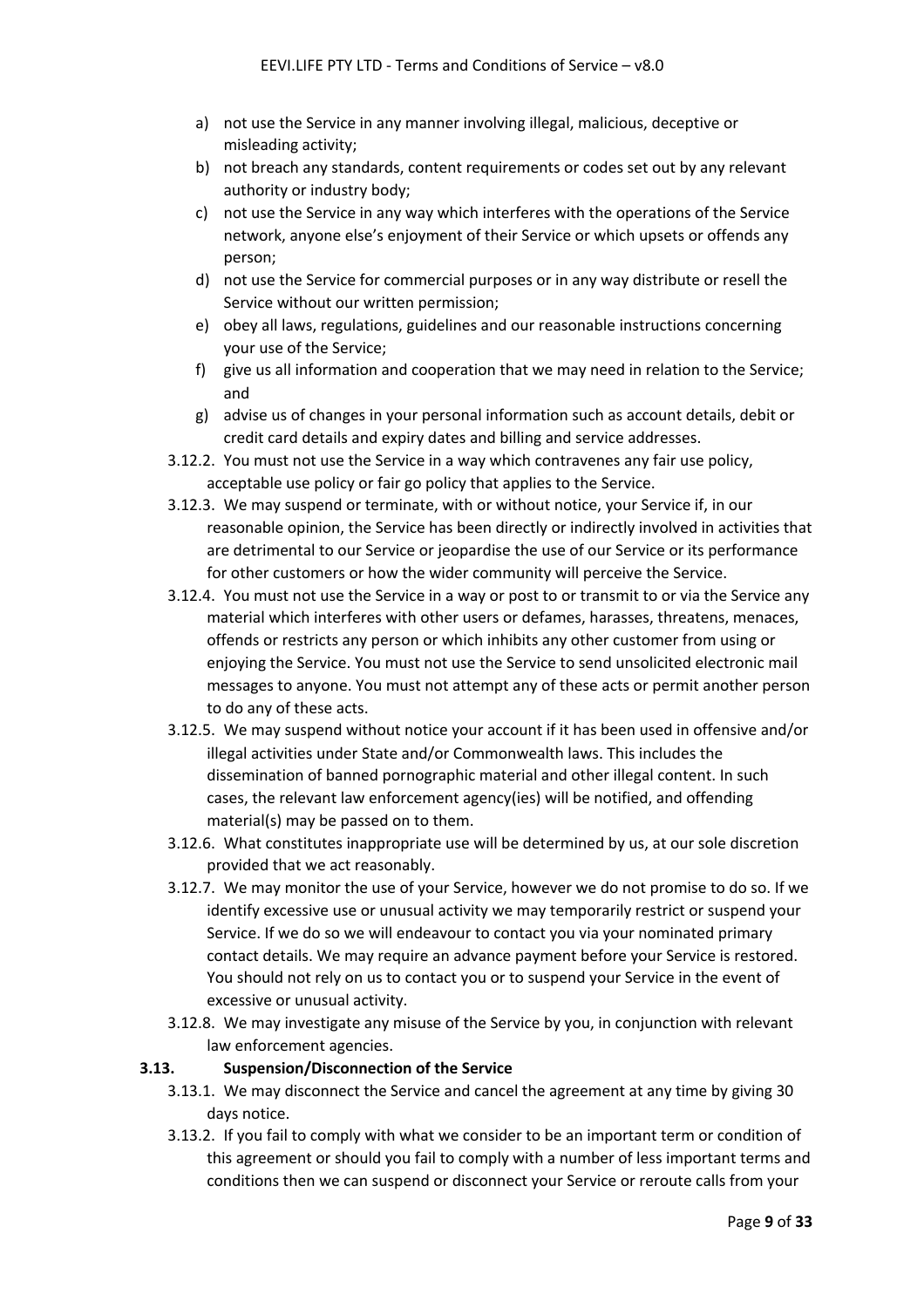Service. We will generally provide you with notice of your failure and allow you a reasonable time to remedy it. However we may suspend or disconnect your Service without notice to you where:

- a) you exceed the amount of your usage limit or credit limit;
- b) there has been, in our opinion, unusual activity on your Service;
- c) you have not paid charges when due;
- d) you do something which we believe may damage the Service network;
- e) you are no longer approved by us under our policies to receive the Service;
- f) an authority such as the ACMA or enforcement agency instructs us to do so;
- g) we believe you have used your Service for unauthorised, criminal or unlawful activity;
- h) you vacate the premises in which you are provided the Service without notifying us;
- i) the network or the Service network requires repairs or maintenance;
- j) we believe it is necessary to comply with our legal obligations;
- k) we are entitled to do so under the plan or package;
- l) you have made any material misstatements to Us; or
- m) you verbally abuse, attempt, threaten or cause harm to any staff, equipment or network infrastructure of ours or any of the Service networks.
- 3.13.3. In the following additional circumstances we may suspend or disconnect your Service(s) or reroute calls from your Service(s) but we will provide you with reasonable notice prior to doing so:
	- a) you do anything which we believe may damage the Service network;
	- b) you have used the Service other than in accordance with the agreement;
	- c) you do not comply with the terms set out in a Plan Description or Service Description and Terms.
- 3.13.4. Where one or more Services included in a bundled offer(s) are disconnected, entitlement to any discounts under such offers may be forfeited.
- 3.13.5. Where we are entitled to suspend or disconnect one or more Services in a bundle, we may suspect and disconnect every Service in that bundle.
- 3.13.6. While your Service is suspended or disconnected we will continue to charge you any applicable fees and charges. We will only do so where the suspension or disconnection is due to your failure to comply with your obligations under this agreement, or is performed at your request.
- 3.13.7. We are not liable to you or any person(s) claiming through you for any loss or damage arising from suspension or disconnection of your Service in accordance with this clause**.**

#### **3.14. Force Majeure**

3.14.1. We will not be liable for any delay in installing any Service, any delay in correcting any fault in any Service, any failure or incorrect operation of any Service, or any other delay or default in performance under this Agreement if it is caused by any event or circumstance reasonably beyond our control, including but not limited to; war, accident, civil commotion, riot, military action, sabotage, act of terrorism, vandalism, embargo, judicial action, labour dispute, an act of a government or a government authority, acts of God, earthquake, fire, flood, plague or other natural calamity, computer viruses, hacker attacks or failure of the internet or delay, or failure or default by any other supplier.

#### **3.15. Liability and Indemnity**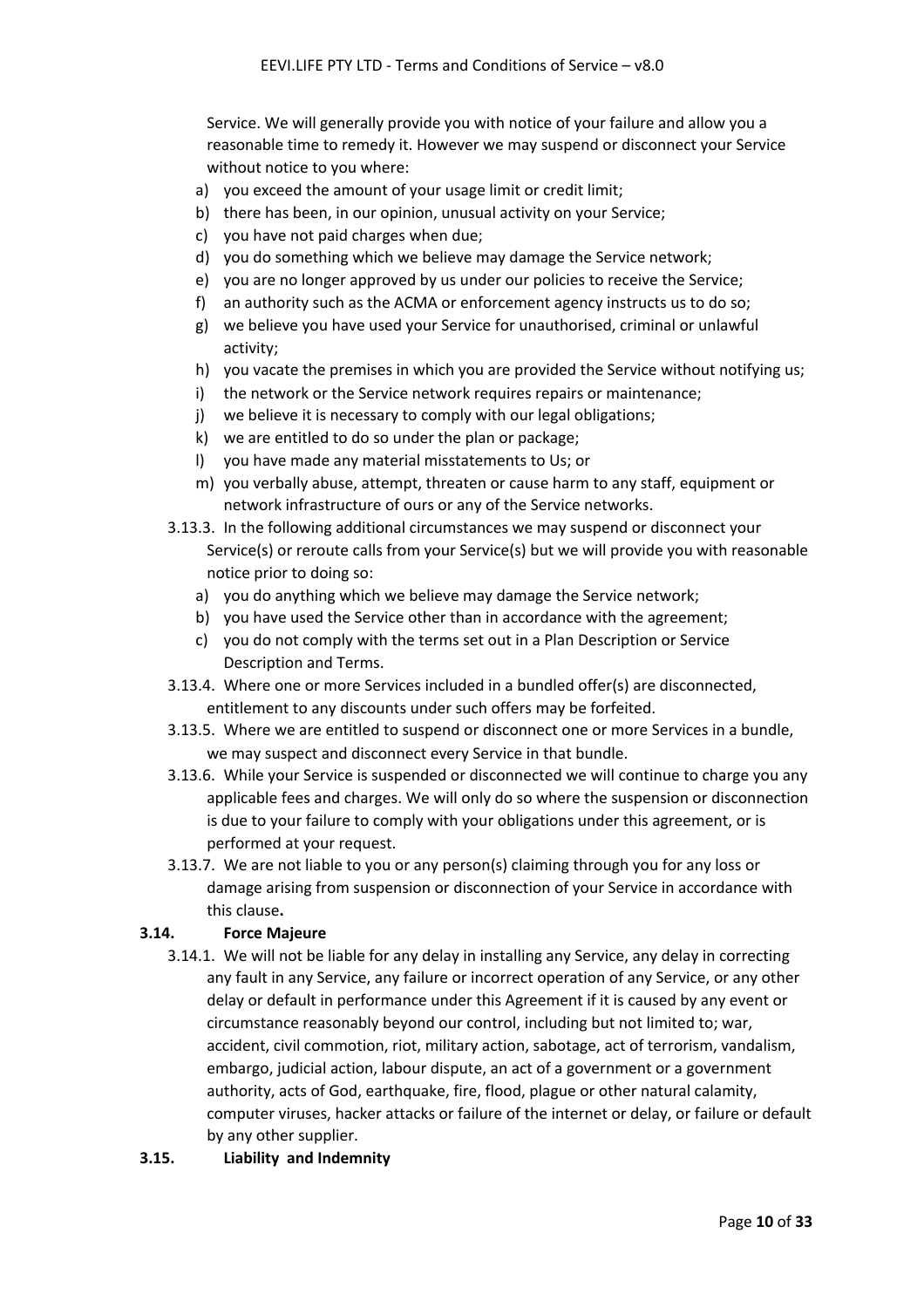- 3.15.1. You may have rights and remedies under the Competition and Consumer Act 2010 (Cth) and other laws, which may imply certain conditions and warranties into this agreement, and under the Customer Service Guarantee issued by the ACMA, which established minimum connection and fault repair times. We do not exclude or restrict or modify those rights, remedies or implied conditions and warranties.
- 3.15.2. Where we are liable for any loss or damage in connection with or arising from the breach of any term, condition, warranty or remedy implied by the Competition and Consumer Act 2010 (Cth) our liability is limited to resupplying, repairing or replacing the relevant service or equipment where the service or equipment is not of a kind ordinarily required for personal, domestic or household use or consumption and where it is fair and reasonable to do so.
- 3.15.3. We are not liable for any defamatory, offensive or illegal conduct or material found in connection with our Services, including such conduct or material transmitted by any means by any other person
- 3.15.4. You accept all risk and responsibilities for consequences arising from the use of the Equipment and the Services by you and your customers and end users, and any other third party end user.
- 3.15.5. You indemnify and hold us and our suppliers harmless from and against any and all costs (including legal fees), damages, expenses, losses, suits, claims and demands, in any manner caused by, resulting from or arising out of the use of the Equipment and the Services by you and your customers and end users, and any other third party end user, including death or injury.
- 3.15.6. Where you are two or more persons your liability will be joint and several.

## **3.16. Assignment**

- 3.16.1. You may transfer your rights and obligations under this agreement to other person(s) approved by us under our assessment policies.
- 3.16.2. We may transfer our rights and obligations under this Agreement if we reasonable consider there will be no detriment to you.

#### **3.17. Governing law**

3.17.1. This agreement is governed by the laws of the state or territory of Australia in which you are normally resident. You and we agree to submit to the jurisdiction of the courts of such state or territory.

#### **3.18. Charge-Out Rates**

- 3.18.1. Where we perform works like professional installations or work that is outside our normal service and support boundaries, we will charge for these services at the following rates:
	- a) Professional installation (multiple units) \$150 ex GST for the first hour (including travel time), \$150 per hour after that;
	- b) Remote technical support \$90/hour ex GST, minimum charge of 30 minutes;
	- c) On-site technician \$225/hour ex GST for the first hour (including travel time), \$150 per hour after that;
	- d) Re-scheduled installation \$225/hour ex GST for the first hour (including travel time), \$150 per hour after that ;
	- e) Project management \$220/hour ex GST
	- f) Training (2 hour workshop) \$440 ex GST
	- g) Systems engineer \$220/hour ex GST
	- h) C level engineer/management \$400/hour ex GST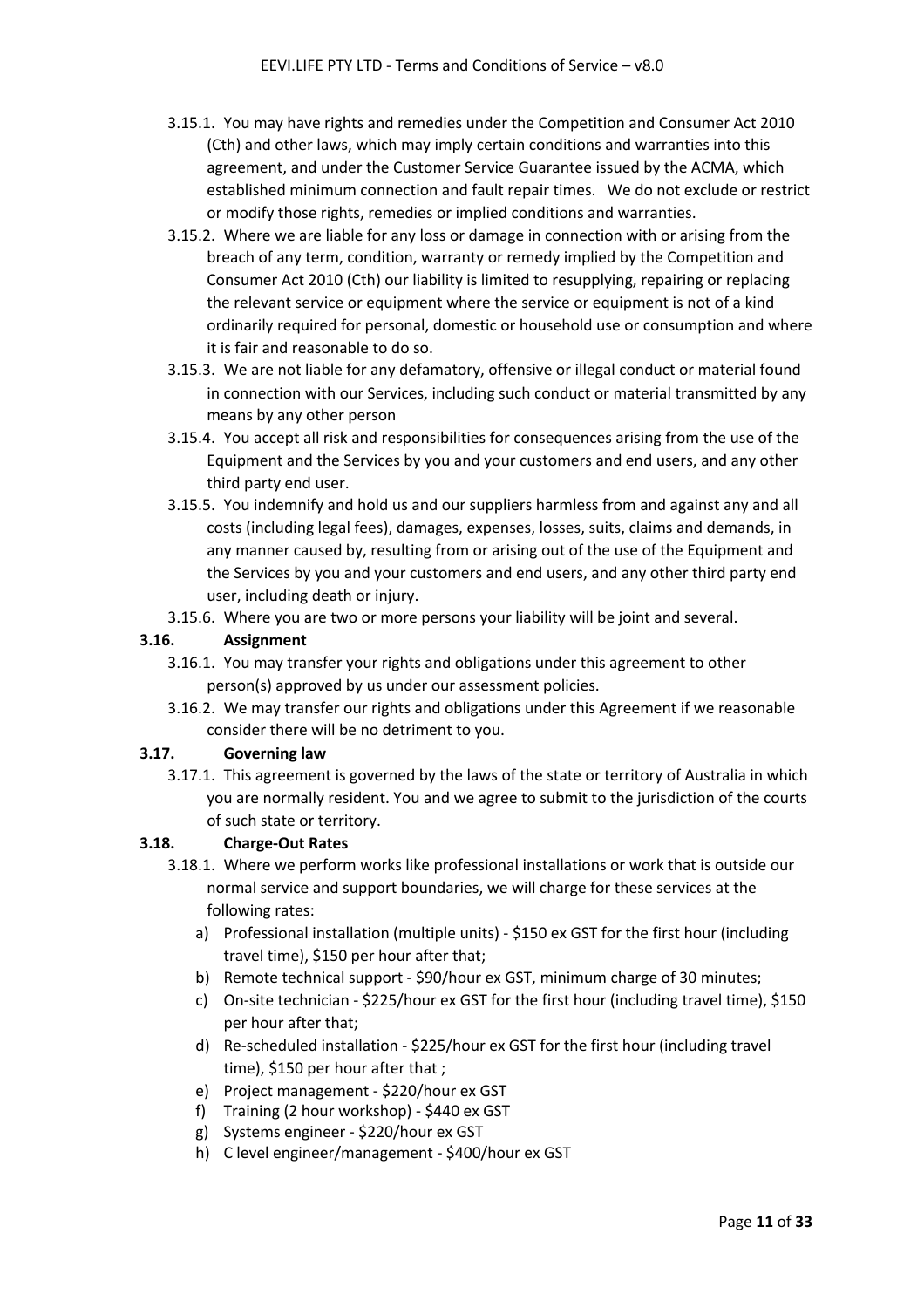- 3.18.2. If we attend your premises to repair a Fault reported by you, but we determine that there is no Fault or the Fault is caused by Your Equipment, we may charge you an Incorrect Call-Out Fee for the attendance of an on-site technician at the above rate.
- 3.18.3. Our Charge-Out Rates are exclusive of materials, which we will charge to you separately.

## **3.19. Complaint Handling Policy**

- 3.19.1. We aim to provide our customers with the best possible service. If you haven't received the service you expected or you would like to make a suggestion we always appreciate your feedback.
- 3.19.2. You may make a complaint for escalation at www.Eevi.life.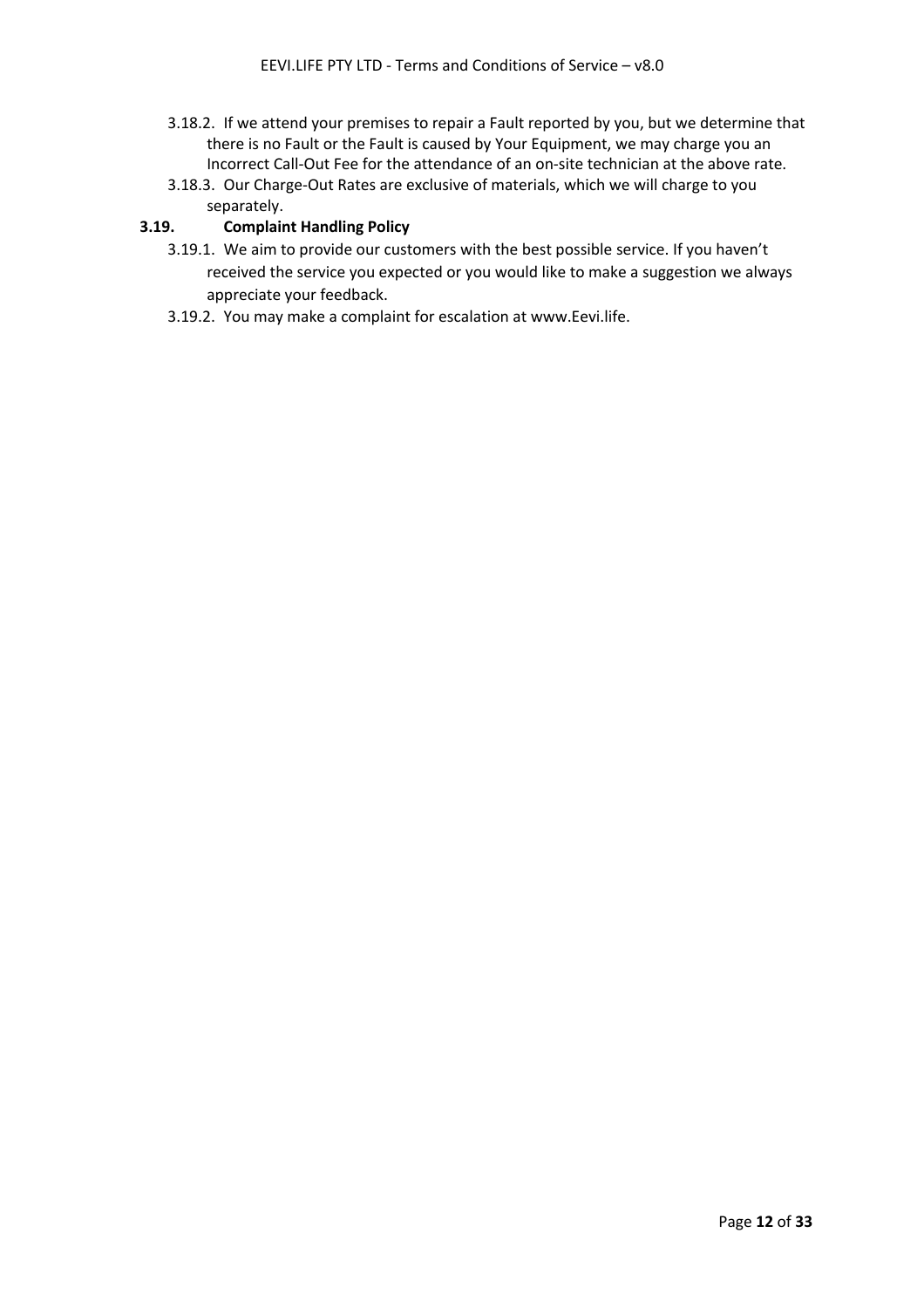# **4. EEVI CLOUD SERVICE DESCRIPTION**

4.1.1.**Contact Eevi directly for wholesale trade terms and conditions**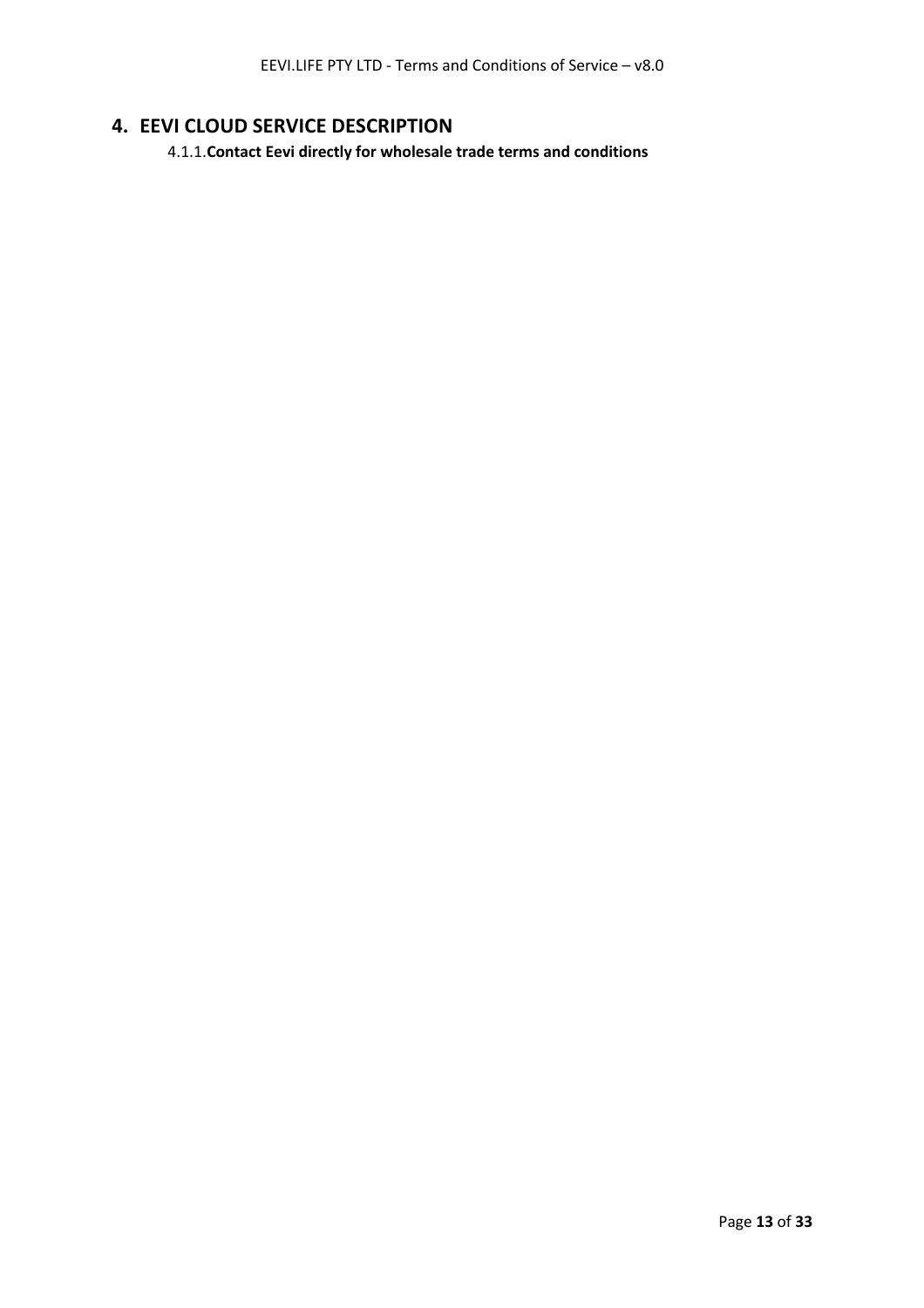# **5. EEVI MONITORING WITH EEVI CLOUD SERVICE DESCRIPTION**

## **5.1. Service Description**

- 5.1.1.Our Eevi Monitoring Service is a monitoring service that facilitates the connection of a user requiring assistance using a local unit of equipment to either:
	- a) To a self-monitoring response, like their friends, family or carers; or
	- b) To on-site staff, like carers or nurses; or
	- c) To a professional response centre.
- 5.1.2.Eevi Monitoring supports standard features like:
	- a) 2 way voice response;
	- b) 40 hour battery back up;
	- c) Mobile network connectivity;
	- d) Self test end to end test and report (known as "periodic testing");
	- e) Self test mobile connectivity and report (known as "polling");
	- f) Standard reporting of system health (known as "No Contact Reporting").
- 5.1.3.Eevi Monitoring supports next generation features, depending on the Plan, like:
	- a) Dual path redundancy;
	- b) Remote firmware upgrades;
	- c) Remote device fleet management;
	- d) Service levels on speed of answer;
	- e) Service levels on system availability;
	- f) Service levels on support response times;
	- g) Web based dashboard reporting of device status
	- h) Web based dashboard reporting of alarm event details;
	- i) Mobile app emergency alarm notification and response
	- j) Mobile app device health alarm notification and response;
	- k) Voice activation on Google Home;
	- l) Self test pendant in range and battery and report;
	- m) Access to eevi Watchdog;
	- n) Support for monitoring activities of daily living and alarm triggering on specified compatible consumer electronic devices ("**Consumer Devices**")

#### **5.2. Equipment**

- 5.2.1.We will supply standards based alarm monitoring equipment ("Equipment"). The Equipment may be:
	- a) a fixed device, for example a desk mounted unit;
	- b) a tethered device, tethered to the fixed device, for example a pendant unit;
	- c) a mobile device, for example a watch or mobile pendant; or
	- d) a combination of one or more fixed, tethered and mobile devices.
- 5.2.2.We can supply, or you can supply, Consumer Devices specified by Us as compatible with Advanced Monitoring.

## **5.3. Consumer Devices**

5.3.1.We may support alarm triggers from Consumer Devices as a feature of Advanced Monitoring. You accept that alarms triggered from Consumer Devices are for your convenience, but are not standards based alarm devices. You acknowledge that we recommend only using these Consumer Devices where you can fail over to our Equipment.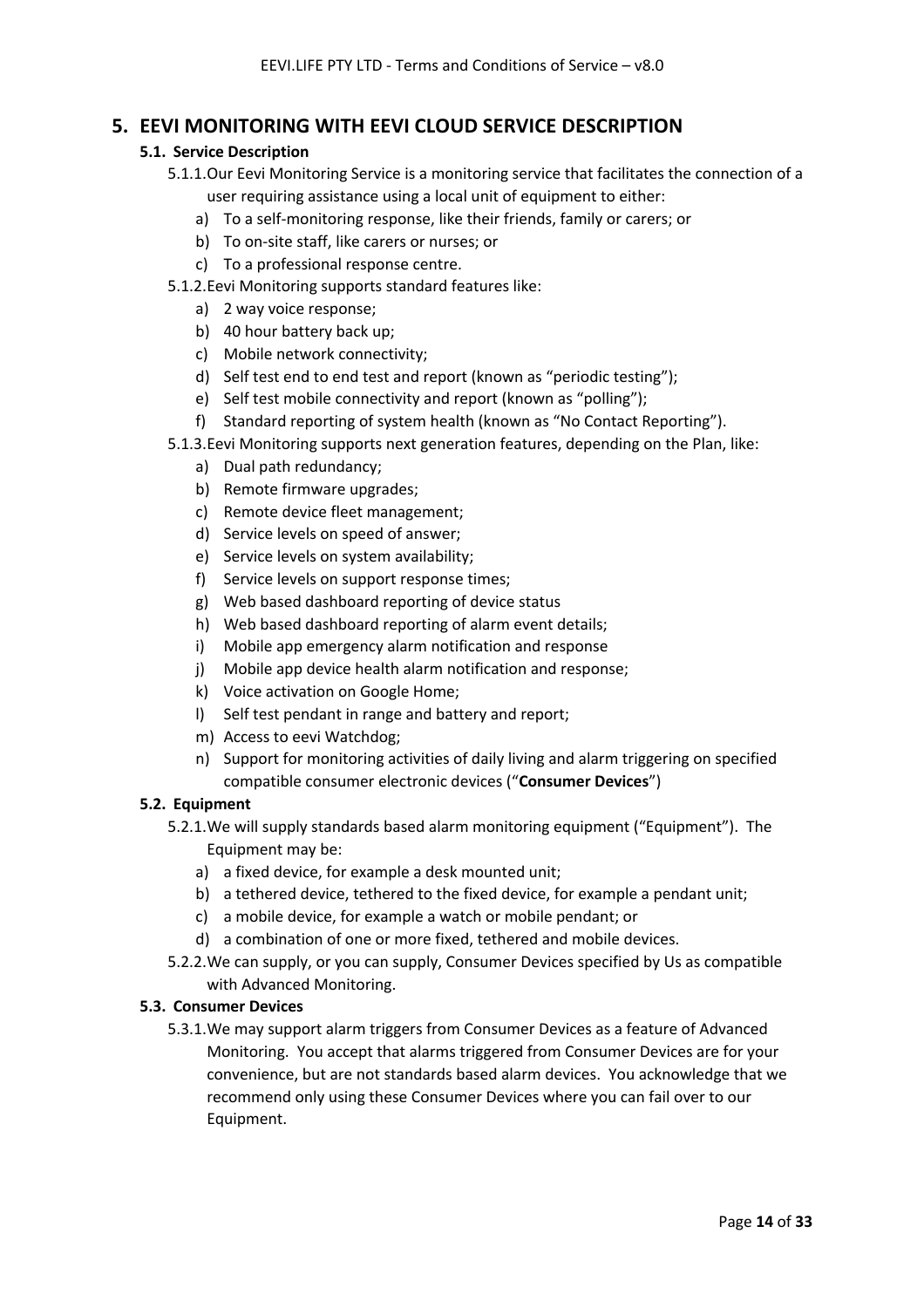- 5.3.2.Alarm triggering on Consumer Devices are supported by us on a limited and best efforts basis. Our support is limited to the alarm triggering function only. Our response is best effort only.
- 5.3.3.We expressly exclude alarm triggering features from Consumer Devices from any guarantee or warranty of performance. They do not form part of our Equipment.
- 5.3.4.The features, functions, software and operation of Consumer Devices can change frequently. This can interrupt their use or operation as an alarm trigger. In addition, they typically do not work in a power outage and have limited or no stand alone battery life. You acknowledge that we have no responsibility for these changes or interruption to their use or limited power or battery life.
- 5.3.5.We exclude all liability for the failure of an alarm to trigger from a Consumer Device and you indemnify us from any loss or damage or third party claim arising from that failure. This exclusion and indemnity applies irrespective of whether you purchase these devices yourself or we supply these devices to you.

## **5.4. Eevi Cloud Applications**

- 5.4.1.We may support access to applications that communicate information about personal information to third parties. Access to this application and the personal information on it is controlled by a password and log in which we provide to you.
- 5.4.2.You acknowledge that you are solely responsible for keeping that password and log in secret, and you authorise us to disclose personal information on that Application.
- 5.4.3.We exclude all liability for loss or damage as a result of disclosure of personal information arising from your failure to keep your password and log in secret, and you indemnify us from any loss or damage or third party claim arising from that failure.
- 5.4.4.This exclusion and indemnity applies irrespective of whether you disclose your password or log in yourself or a third party does.

#### **5.5. Professional Monitoring Service**

- 5.5.1.If you purchase a Plan with Professional Monitoring, we will:
	- a) Provide a continuous service to receive alarm calls sent by You by means of the alarm call facility on the Equipment ("Alarm");
	- b) As soon as practicable after it has been received, relay the alarm call at Our discretion to such available person nominated as Your emergency contact or to such available emergency service as We consider appropriate;
	- c) Use Our discretion on Our understanding of the degree of emergency in each case following verbal contact with You and on Your details and personal circumstances and medical condition as currently supplied to Us, and take into account all relevant information known to us in exercising our discretion; and
	- d) If verbal contact cannot be established with You, We will treat the Alarm as a request to notify appropriate emergency services.
- 5.5.2.We may offer additional features, either included or for additional charge, from time to time. These features may or may not be unbundled from the Service and purchased separately.

#### **5.6. Limitations on Professional Monitoring**

- 5.6.1.We will at all times be acting solely as your agent in notifying any emergency service or emergency contact and We accept no liability for charges made by an emergency service or emergency contact following a request for assistance by us pursuant to an alarm call.
- 5.6.2. Our obligations shall under no circumstances extend beyond the obligation to receive and relay alarm calls as set out above and We shall not be liable directly or indirectly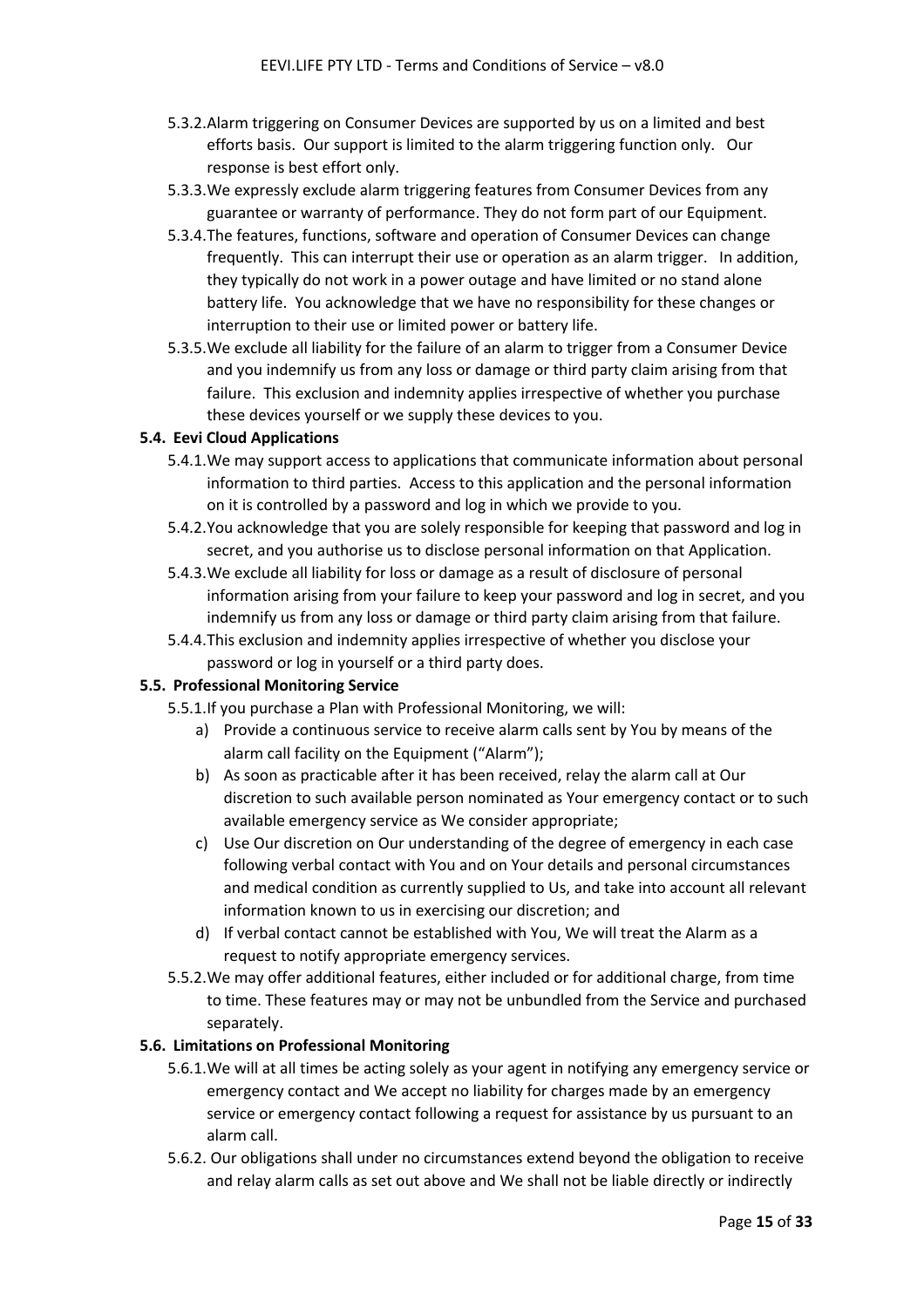for any third party (for example emergency service, emergency contact, key holder, doctor or phone service provider) to respond appropriately when notified of the alarm by Us.

#### **5.7. Medical Conditions, Emergency Contacts and Numbers**

- 5.7.1.You will keep us fully informed of any new or continuing medical conditions and treatments and any changes to them.
- 5.7.2.You will provide up to date details of your emergency contacts, key-holders and doctors to be contacted during an emergency and any changes to them.
- 5.7.3.You will ensure that each of your nominated emergency contacts, key-holders and doctors are aware of being named and are in agreement with being named for that purpose.

## **5.8. Telecommunications Failures**

- 5.8.1.We will connect the Equipment with a fixed, wireless, mobile, data or such other telecommunications service, and on such technology, as we consider appropriate from time to time.
- 5.8.2.We cannot and do not guarantee network coverage, availability, reliability or service delivery.
- 5.8.3.We accept no liability for any loss, injury or death resulting from the use of, or failure or, that connection in an emergency, irrespective of whether that connection is a service provided by us or a third party.

## **5.9. Acceptable Use**

- 5.9.1.You will not, and will not permit any other person to:
	- a) make persistent or unnecessary calls without reasonable cause;
	- b) use any SIM card we supply for any purpose other than for the Service;
	- c) make unnecessary maintenance service requests;
	- d) abort, or fail to give access to Equipment to Us pursuant to, a maintenance request;
	- e) return Equipment in working order for repair under warranty; and
	- f) otherwise abuse the Equipment or the Service,

#### (each an "**Unacceptable Use**")

5.9.2.We may charge you the reasonable costs and expenses we incur arising out of or in connection with Unacceptable Use.

#### **5.10. Confidentiality**

- 5.10.1. We will treat all information received in relation to your key-holder, emergency contacts, emergency service and medical conditions in connection with this Service in the strictest confidence.
- 5.10.2. We adhere to the National Privacy Principles and will protect your rights to privacy.
- 5.10.3. You acknowledge and agree that all incoming and outgoing telecommunications in providing the Service are recorded.
- 5.10.4. You acknowledge and agree that we may share your confidential information to our agents and sub-contractors to provide the Service, provided we require them to comply with the same confidentiality and privacy terms as we do.

#### **5.11. Warranty Period**

5.11.1. The warranty period on the Equipment is 24 months. During that period, we will repair and replace the Equipment for defects in manufacture. After that period, you will pay for maintenance including repair and replacement of Equipment.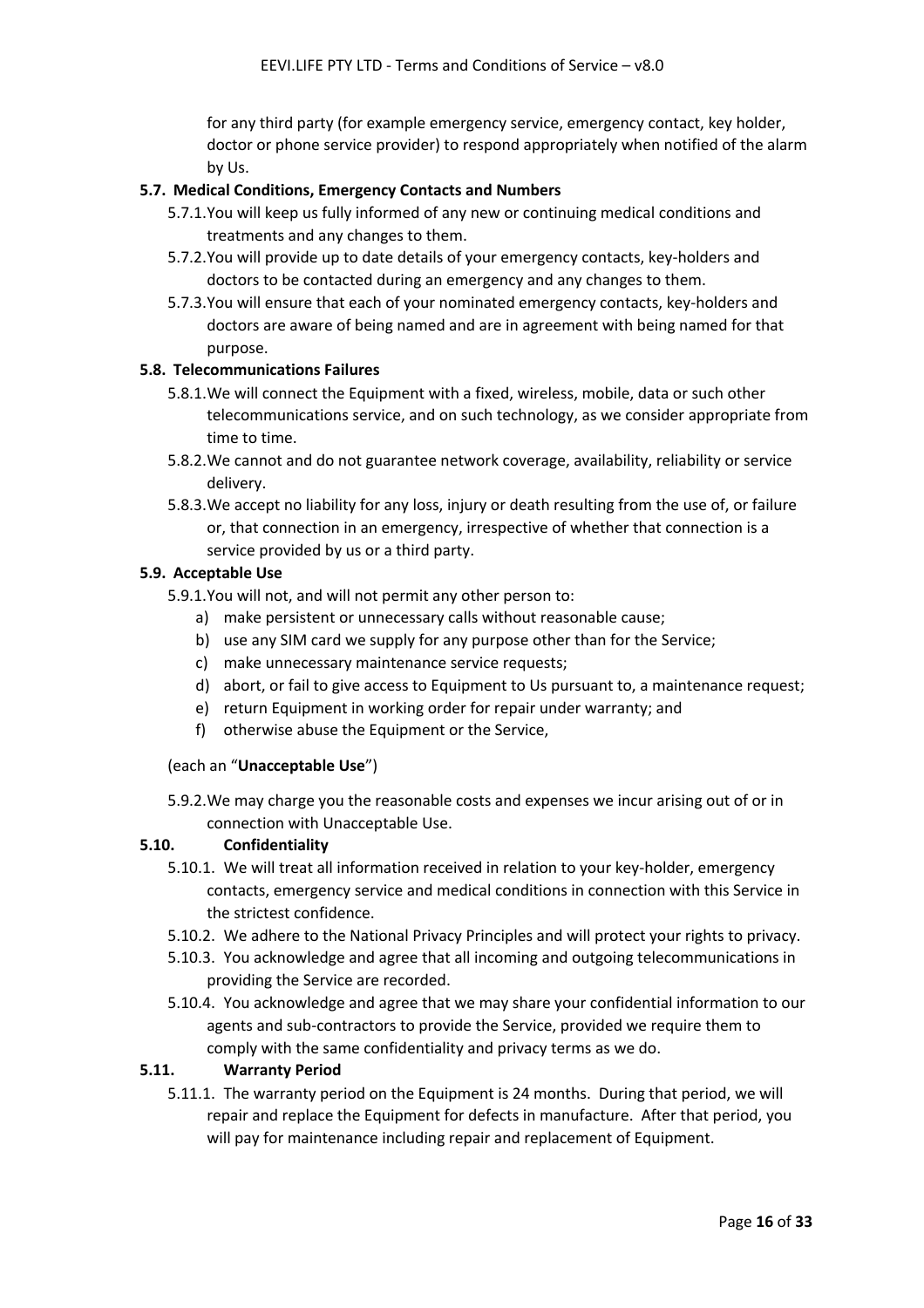- 5.11.2. You will notify us of intended returns under warranty and complete Our returns form with the details we require including marking the Equipment clearly as "Claim for Repair under Warranty".
- 5.11.3. Any evidence of misuse, abuse or tampering with the Equipment shall void the warranty in its entirety.
- 5.11.4. No warranty is offered on Consumer Devices.

## **5.12. Return Upon Termination**

5.12.1. You will return Equipment to us within 7 days of expiry or termination of the Service, and we may charge our loss or damage if you fail to do so.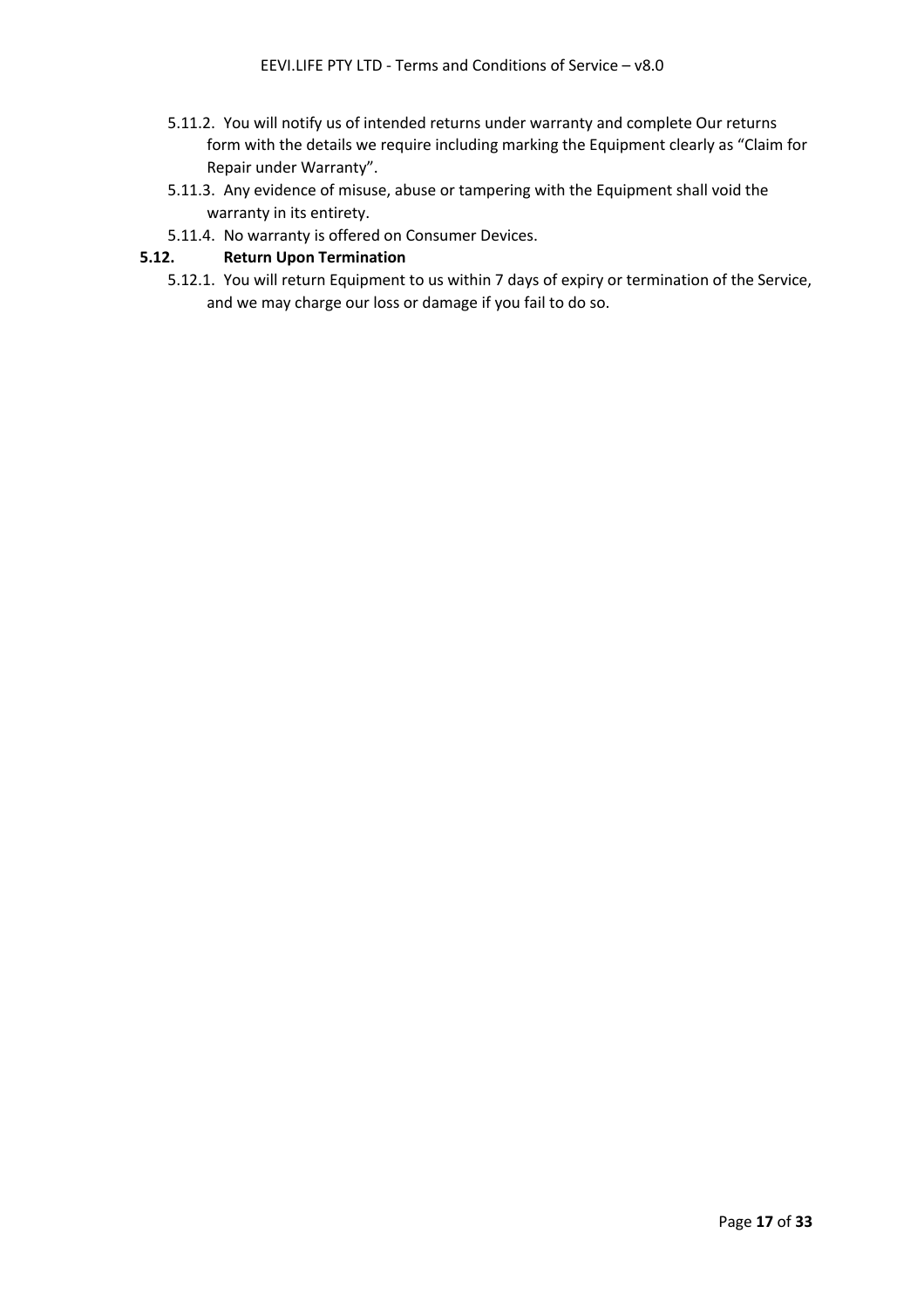# **6. ADVANCED MONITORING SERVICE DESCRIPTION**

## **6.1. Service Description**

- 6.1.1.Our Advanced Monitoring Service is a monitoring service that facilitates the connection of a user requiring assistance using a local unit of equipment to either:
	- a) To a self-monitoring response, like their friends, family or carers; or
	- b) To on-site staff, like carers or nurses; or
	- c) To a professional response centre.
- 6.1.2.Advanced Monitoring supports standard features like:
	- a) 2 way voice response;
	- b) 40 hour battery back up;
	- c) Mobile network connectivity;
	- d) Self test end to end test and report (known as "periodic testing");
	- e) Self test mobile connectivity and report (known as "polling");
	- f) Standard reporting of system health (known as "No Contact Reporting").
- 6.1.3.Advance Monitoring supports next generation features like:
	- a) Dual path redundancy;
	- b) Remote firmware upgrades;
	- c) Remote device fleet management;
	- d) Service levels on speed of answer;
	- e) Service levels on system availability;
	- f) Service levels on support response times;
	- g) Web based dashboard reporting of device status
	- h) Web based dashboard reporting of alarm event details;
	- i) Mobile app emergency alarm notification and response
	- j) Mobile app device health alarm notification and response;
	- k) Voice activation on Google Home;
	- l) Self test pendant in range and battery and report;
	- m) Access to eevi Watchdog;
	- n) Support for monitoring activities of daily living and alarm triggering on specified compatible consumer electronic devices ("**Consumer Devices**")

#### **6.2. Equipment**

- 6.2.1.We will supply standards based alarm monitoring equipment ("Equipment"). The Equipment may be:
	- a) a fixed device, for example a desk mounted unit;
	- b) a tethered device, tethered to the fixed device, for example a pendant unit;
	- c) a mobile device, for example a watch or mobile pendant; or
	- d) a combination of one or more fixed, tethered and mobile devices.
- 6.2.2.We can supply, or you can supply, Consumer Devices specified by Us as compatible with Advanced Monitoring.

## **6.3. Consumer Devices**

6.3.1.We may support alarm triggers from Consumer Devices as a feature of Advanced Monitoring. You accept that alarms triggered from Consumer Devices are for your convenience, but are not standards based alarm devices. You acknowledge that we recommend only using these Consumer Devices where you can fail over to our Equipment.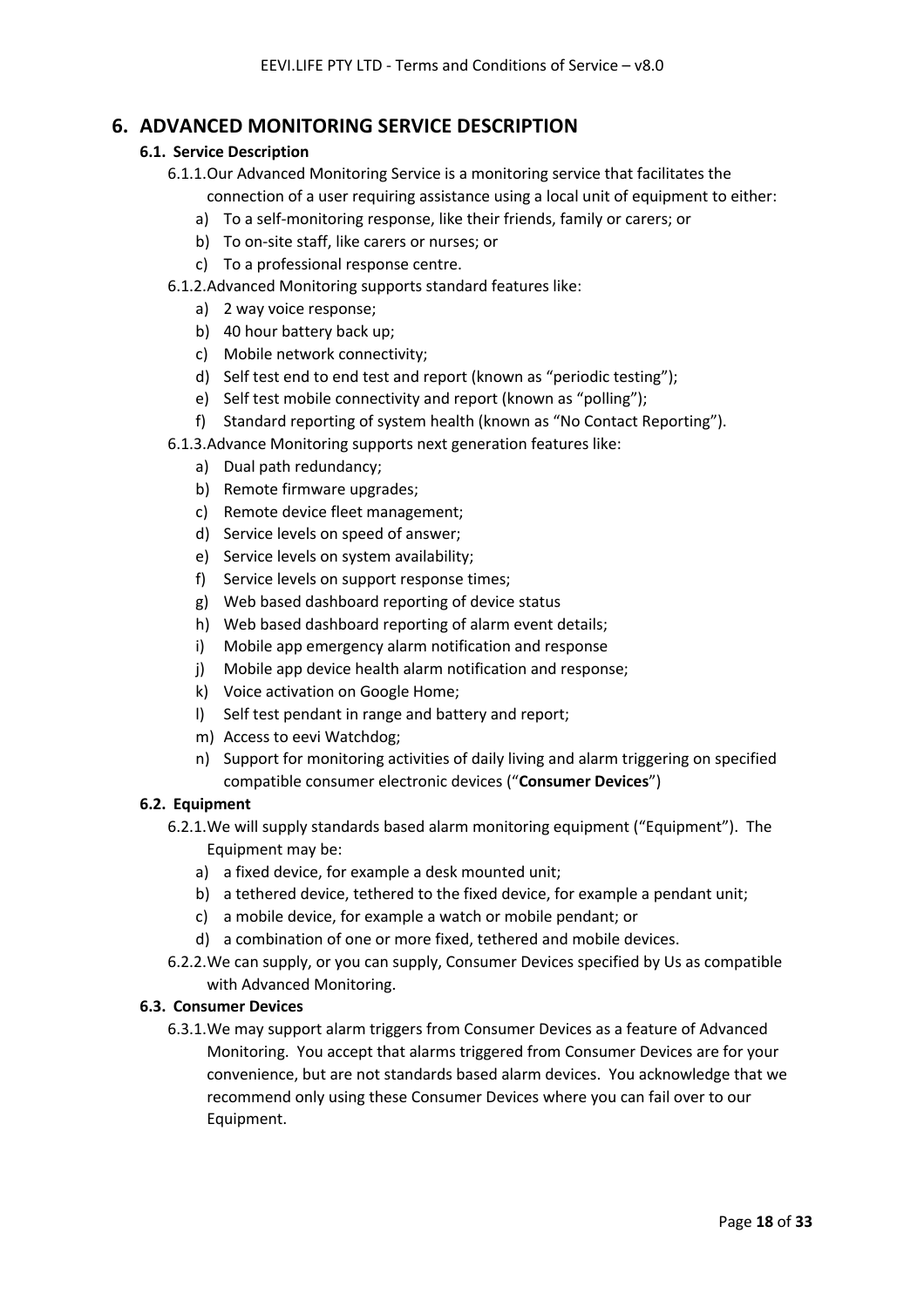- 6.3.2.Alarm triggering on Consumer Devices are supported by us on a limited and best efforts basis. Our support is limited to the alarm triggering function only. Our response is best effort only.
- 6.3.3.We expressly exclude alarm triggering features from Consumer Devices from any guarantee or warranty of performance. They do not form part of our Equipment.
- 6.3.4.The features, functions, software and operation of Consumer Devices can change frequently. This can interrupt their use or operation as an alarm trigger. In addition, they typically do not work in a power outage and have limited or no stand alone battery life. You acknowledge that we have no responsibility for these changes or interruption to their use or limited power or battery life.
- 6.3.5.We exclude all liability for the failure of an alarm to trigger from a Consumer Device and you indemnify us from any loss or damage or third party claim arising from that failure. This exclusion and indemnity applies irrespective of whether you purchase these devices yourself or we supply these devices to you.

## **6.4. Web based and Mobile Applications**

- 6.4.1.We may support access to applications that communicate information about personal information to third parties. Access to this application and the personal information on it is controlled by a password and log in which we provide to you.
- 6.4.2.You acknowledge that you are solely responsible for keeping that password and log in secret, and you authorise us to disclose personal information on that Application.
- 6.4.3.We exclude all liability for loss or damage as a result of disclosure of personal information arising from your failure to keep your password and log in secret, and you indemnify us from any loss or damage or third party claim arising from that failure.
- 6.4.4.This exclusion and indemnity applies irrespective of whether you disclose your password or log in yourself or a third party does.

#### **6.5. Professional Monitoring Service**

- 6.5.1.If you purchase a Plan with Professional Monitoring, we will:
	- a) Provide a continuous service to receive alarm calls sent by You by means of the alarm call facility on the Equipment ("Alarm");
	- b) As soon as practicable after it has been received, relay the alarm call at Our discretion to such available person nominated as Your emergency contact or to such available emergency service as We consider appropriate;
	- c) Use Our discretion on Our understanding of the degree of emergency in each case following verbal contact with You and on Your details and personal circumstances and medical condition as currently supplied to Us, and take into account all relevant information known to us in exercising our discretion; and
	- d) If verbal contact cannot be established with You, We will treat the Alarm as a request to notify appropriate emergency services.
- 6.5.2.We may offer additional features, either included or for additional charge, from time to time. These features may or may not be unbundled from the Service and purchased separately.

#### **6.6. Limitations on Professional Monitoring**

- 6.6.1.We will at all times be acting solely as your agent in notifying any emergency service or emergency contact and We accept no liability for charges made by an emergency service or emergency contact following a request for assistance by us pursuant to an alarm call.
- 6.6.2. Our obligations shall under no circumstances extend beyond the obligation to receive and relay alarm calls as set out above and We shall not be liable directly or indirectly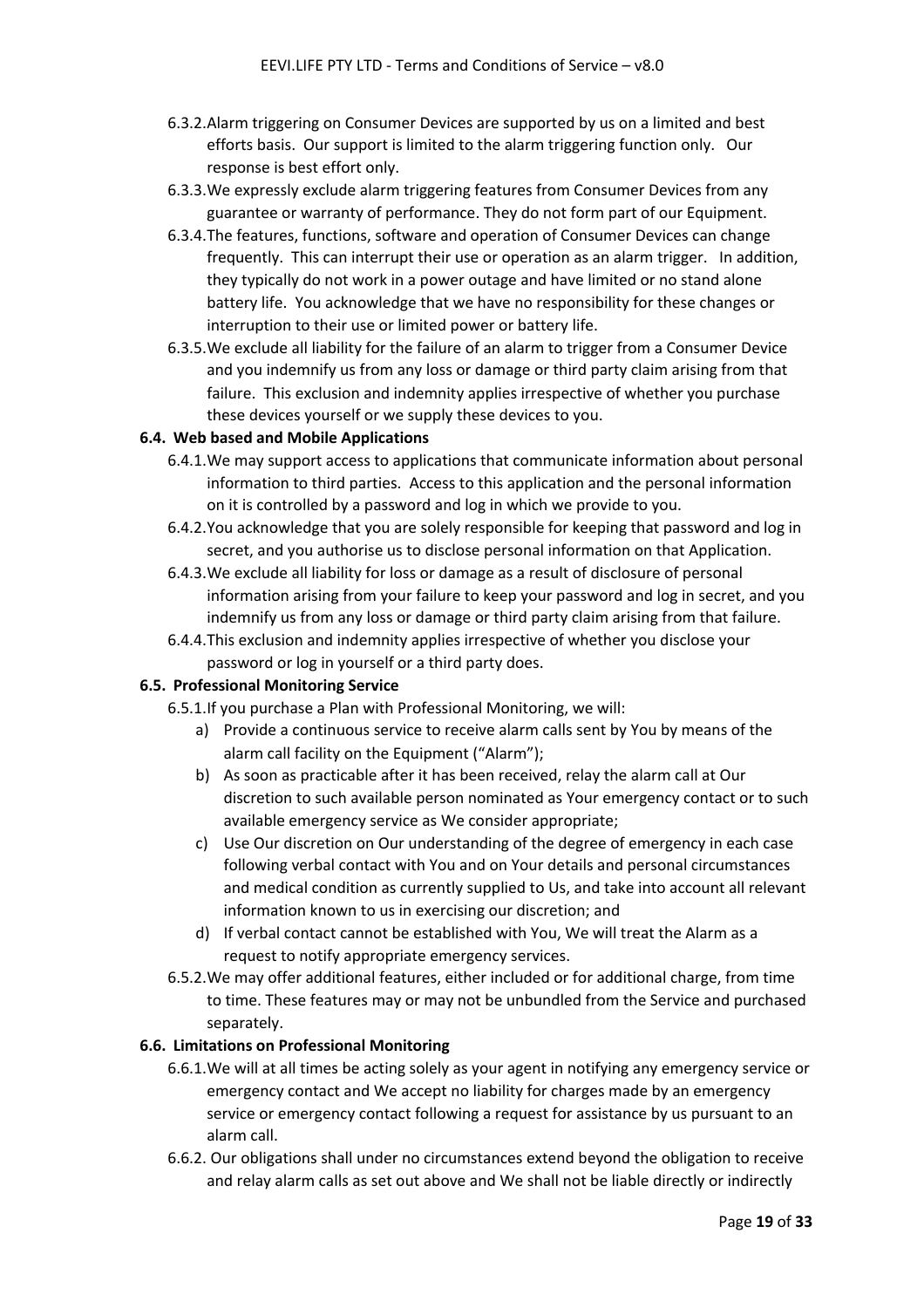for any third party (for example emergency service, emergency contact, key holder, doctor or phone service provider) to respond appropriately when notified of the alarm by Us.

#### **6.7. Medical Conditions, Emergency Contacts and Numbers**

- 6.7.1.You will keep us fully informed of any new or continuing medical conditions and treatments and any changes to them.
- 6.7.2.You will provide up to date details of your emergency contacts, key-holders and doctors to be contacted during an emergency and any changes to them.
- 6.7.3.You will ensure that each of your nominated emergency contacts, key-holders and doctors are aware of being named and are in agreement with being named for that purpose.

#### **6.8. Telecommunications Failures**

- 6.8.1.We will connect the Equipment with a fixed, wireless, mobile, data or such other telecommunications service, and on such technology, as we consider appropriate from time to time.
- 6.8.2.We cannot and do not guarantee network coverage, availability, reliability or service delivery.
- 6.8.3.We accept no liability for any loss, injury or death resulting from the use of, or failure or, that connection in an emergency, irrespective of whether that connection is a service provided by us or a third party.

## **6.9. Acceptable Use**

- 6.9.1.You will not, and will not permit any other person to:
	- a) make persistent or unnecessary calls without reasonable cause;
	- b) use any SIM card we supply for any purpose other than for the Service;
	- c) make unnecessary maintenance service requests;
	- d) abort, or fail to give access to Equipment to Us pursuant to, a maintenance request;
	- e) return Equipment in working order for repair under warranty; and
	- f) otherwise abuse the Equipment or the Service,

#### (each an "**Unacceptable Use**")

6.9.2.We may charge you the reasonable costs and expenses we incur arising out of or in connection with Unacceptable Use.

#### **6.10. Confidentiality**

- 6.10.1. We will treat all information received in relation to your key-holder, emergency contacts, emergency service and medical conditions in connection with this Service in the strictest confidence.
- 6.10.2. We adhere to the National Privacy Principles and will protect your rights to privacy.
- 6.10.3. You acknowledge and agree that all incoming and outgoing telecommunications in providing the Service are recorded.
- 6.10.4. You acknowledge and agree that we may share your confidential information to our agents and sub-contractors to provide the Service, provided we require them to comply with the same confidentiality and privacy terms as we do.

#### **6.11. Warranty Period**

6.11.1. The warranty period on the Equipment is 12 months. During that period, we will repair and replace the Equipment for defects in manufacture. After that period, you will pay for maintenance including repair and replacement of Equipment.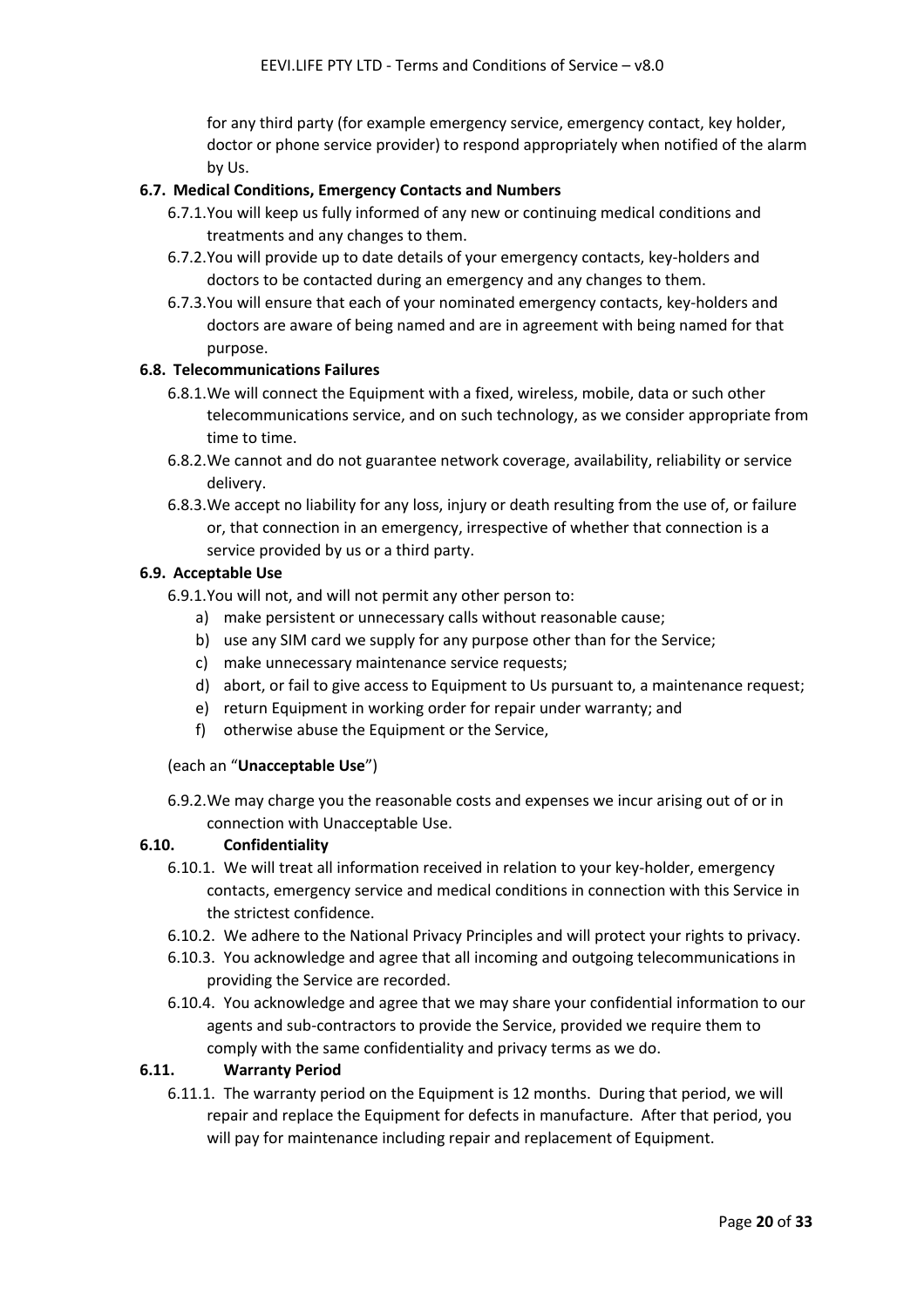- 6.11.2. You will notify us of intended returns under warranty and complete Our returns form with the details we require including marking the Equipment clearly as "Claim for Repair under Warranty".
- 6.11.3. Any evidence of misuse, abuse or tampering with the Equipment shall void the warranty in its entirety.
- 6.11.4. No warranty is offered on Consumer Devices.

## **6.12. Return Upon Termination**

6.12.1. You will return Equipment to us within 7 days of expiry or termination of the Service, and we may charge our loss or damage if you fail to do so.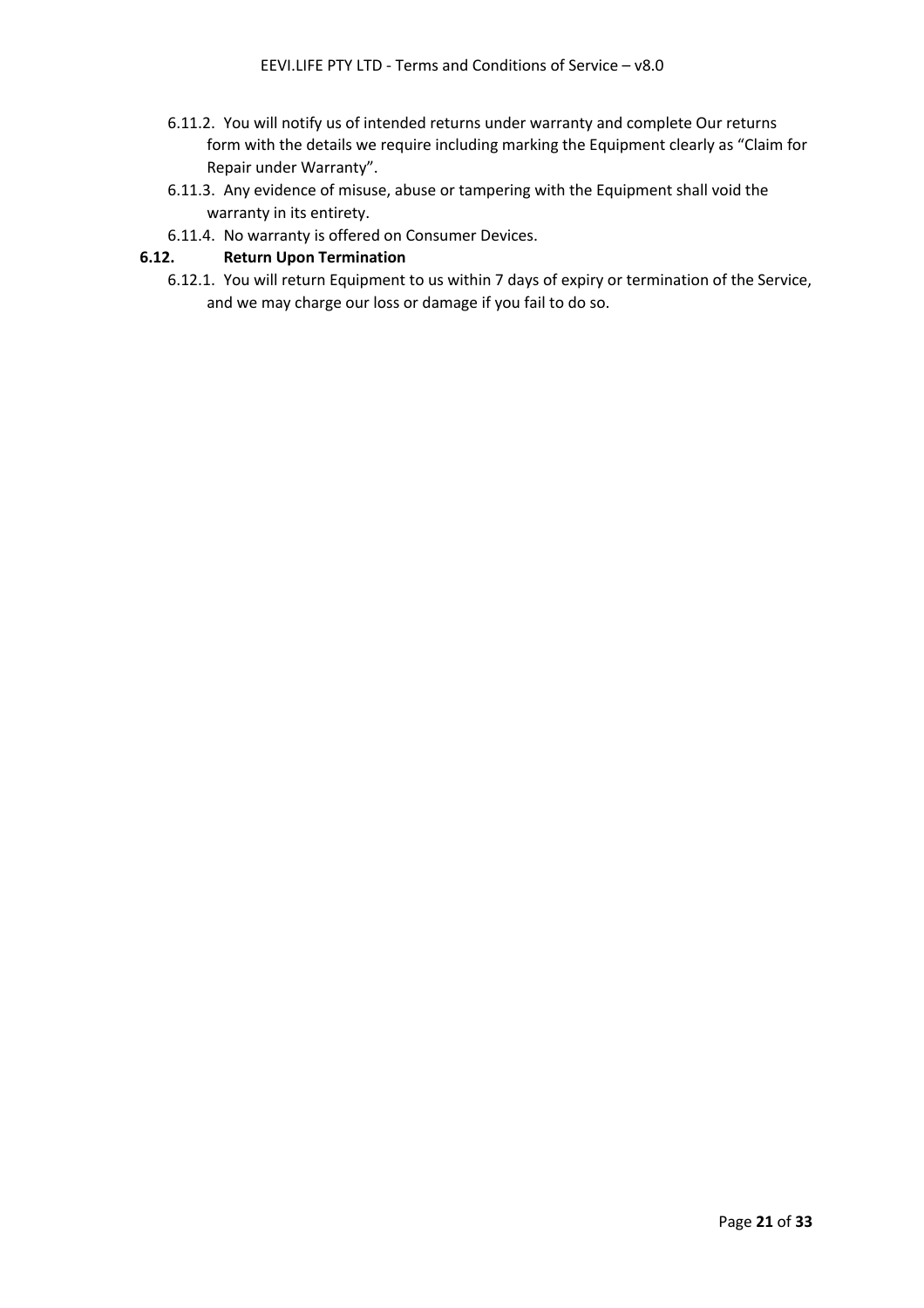# **7. TRADITIONAL MONITORING SERVICE DESCRIPTION**

## **7.1. Service Description**

- 7.1.1.Our Traditional Monitoring Service is a monitoring service that facilitates the connection of a user requiring assistance using a local unit of equipment to either:
	- a) To a self-monitoring response, like their friends, family or carers; or
	- b) To on-site staff, like carers or nurses; or
	- c) To a professional response centre.

#### 7.1.2.Traditional Monitoring supports standard features like:

- a) 2 way voice response;
- b) 40 hour battery back up;
- c) Mobile network connectivity;
- d) Self test end to end test and report (known as "periodic testing");
- e) Self test mobile connectivity and report (known as "polling"); and
- f) Standard reporting of system health (known as "No Contact Reporting").

## **7.2. Equipment**

7.2.1.We will supply alarm monitoring equipment ("Equipment"). The Equipment may be:

- a) a static device, for example a desk mounted unit;
- b) a mobile device, for example a pendant unit; or
- c) a combination of one or more static and mobile devices.

## **7.3. Professional Monitoring Service**

7.3.1.If you purchase a Plan with Professional Monitoring, we will:

- a) Provide a continuous service to receive alarm calls sent by You by means of the alarm call facility on the Equipment ("Alarm");
- b) As soon as practicable after it has been received, relay the alarm call at Our discretion to such available person nominated as Your emergency contact or to such available emergency service as We consider appropriate;
- c) Use Our discretion on Our understanding of the degree of emergency in each case following verbal contact with You and on Your details and personal circumstances and medical condition as currently supplied to Us, and take into account all relevant information known to us in exercising our discretion; and
- d) If verbal contact cannot be established with You, We will treat the Alarm as a request to notify appropriate emergency services.
- 7.3.2.We may offer additional features, either included or for additional charge, from time to time. For example, smoke alarm monitoring or inactivity monitoring. These features cannot be unbundled from the Traditional Monitoring Service nor purchased separately.

## **7.4. Limitations on Professional Monitoring**

- 7.4.1.We will at all times be acting solely as your agent in notifying any emergency service or emergency contact and We accept no liability for charges made by an emergency service or emergency contact following a request for assistance by us pursuant to an alarm call.
- 7.4.2. Our obligations shall under no circumstances extend beyond the obligation to receive and relay alarm calls as set out above and We shall not be liable directly or indirectly for any third party (for example emergency service, emergency contact, key holder, doctor or phone service provider) to respond appropriately when notified of the alarm by Us.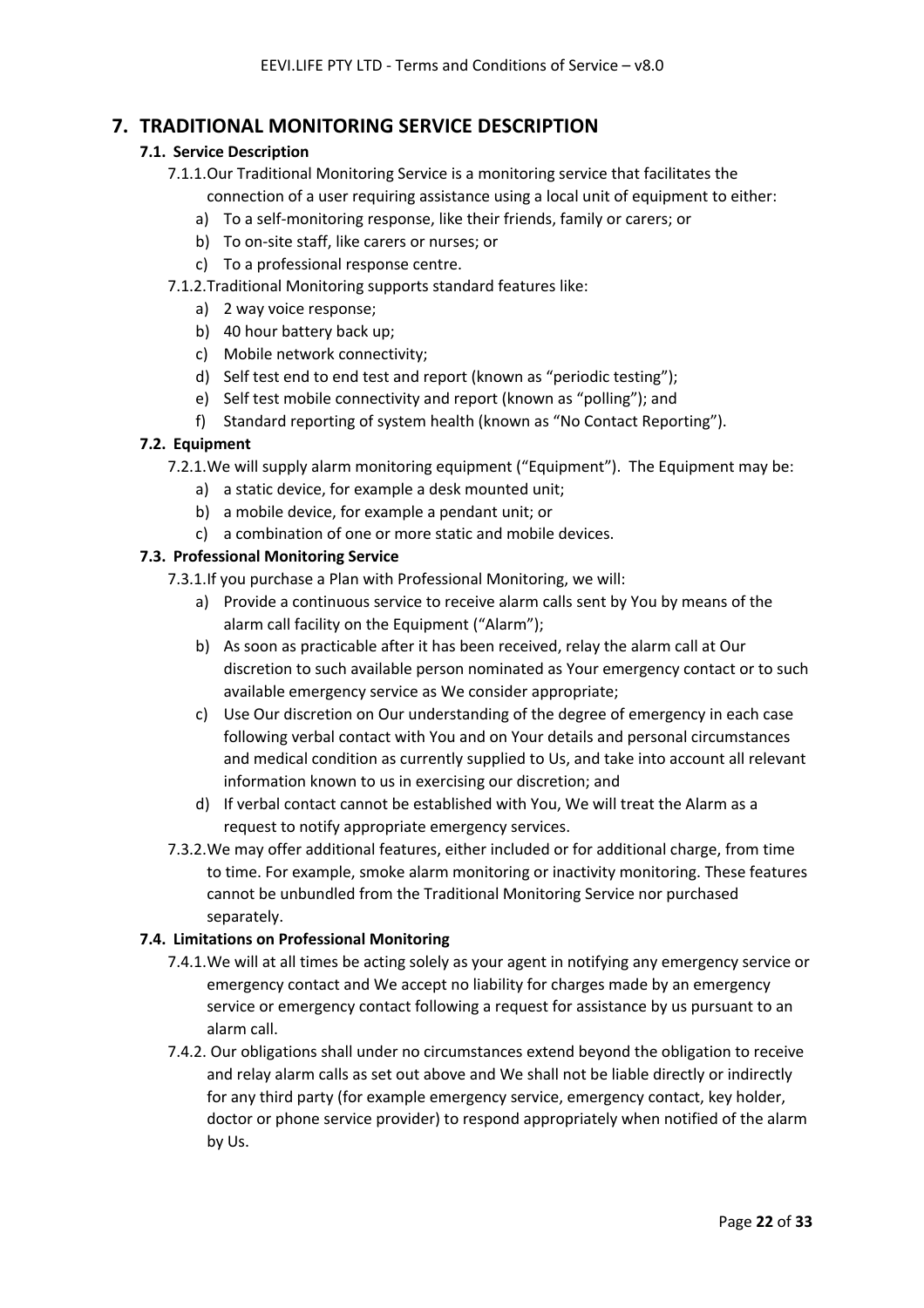#### **7.5. Medical Conditions, Emergency Contacts and Numbers**

- 7.5.1.You will keep us fully informed of any new or continuing medical conditions and treatments and any changes to them.
- 7.5.2.You will provide up to date details of your emergency contacts, key-holders and doctors to be contacted during an emergency and any changes to them.
- 7.5.3.You will ensure that each of your nominated emergency contacts, key-holders and doctors are aware of being named and are in agreement with being named for that purpose.

#### **7.6. Telecommunications Failures**

- 7.6.1.We will connect the Equipment with a fixed, wireless, mobile, data or such other telecommunications service, and on such technology, as we consider appropriate from time to time.
- 7.6.2.We cannot and do not guarantee network coverage, availability, reliability or service delivery.
- 7.6.3.We accept no liability for any loss, injury or death resulting from the use of, or failure or, that connection in an emergency, irrespective of whether that connection is a service provided by us or a third party.

## **7.7. Acceptable Use**

- 7.7.1.You will not, and will not permit any other person to:
	- a) make persistent or unnecessary calls without reasonable cause;
	- b) use any SIM card we supply for any purpose other than for the Service;
	- c) make unnecessary maintenance service requests;
	- d) abort, or fail to give access to Equipment to Us pursuant to, a maintenance request;
	- e) return Equipment in working order for repair under warranty; and
	- f) otherwise abuse the Equipment or the Service,

#### (each an "**Unacceptable Use**")

7.7.2.We may charge you the reasonable costs and expenses we incur arising out of or in connection with Unacceptable Use.

#### **7.8. Confidentiality**

- 7.8.1.We will treat all information received in relation to your key-holder, emergency contacts, emergency service and medical conditions in connection with this Service in the strictest confidence.
- 7.8.2.We adhere to the National Privacy Principles and will protect your rights to privacy.
- 7.8.3.You acknowledge and agree that all incoming and outgoing telecommunications in providing the Service are recorded.
- 7.8.4.You acknowledge and agree that we may share your confidential information to our agents and sub-contractors to provide the Service, provided we require them to comply with the same confidentiality and privacy terms as we do.

#### **7.9. Warranty Period**

- 7.9.1.The warranty period on the Equipment is 12 months. During that period, we will repair and replace the Equipment for defects in manufacture. After that period, you will pay for maintenance including repair and replacement of Equipment.
- 7.9.2.You will notify us of intended returns under warranty and complete Our returns form with the details we require including marking the Equipment clearly as "Claim for Repair under Warranty".
- 7.9.3.Any evidence of misuse, abuse or tampering with the Equipment shall void the warranty in its entirety.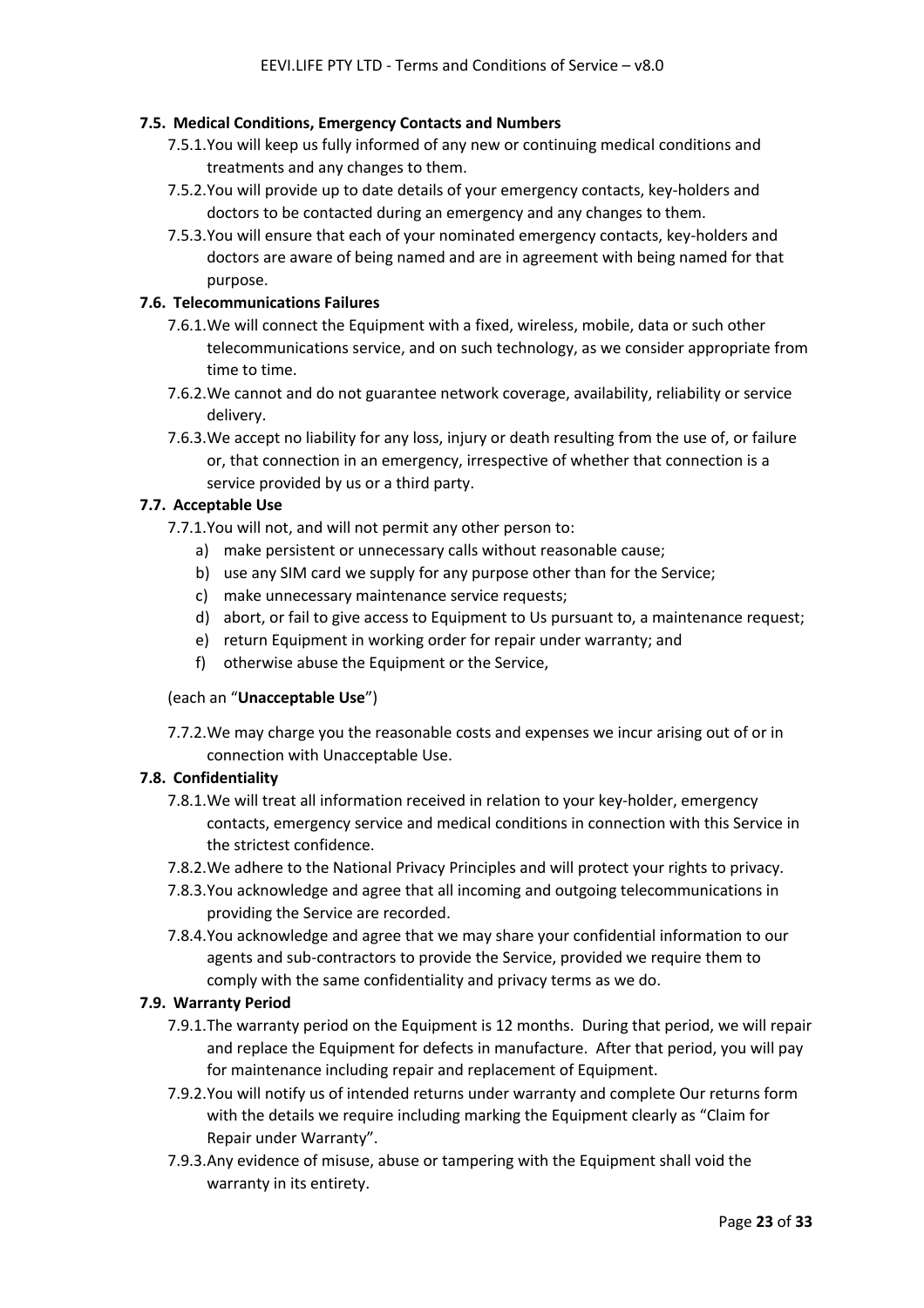7.9.4.No warranty is offered on Consumer Devices.

## **7.10. Return Upon Termination**

7.10.1. You will return Equipment to us within 7 days of expiry or termination of the Service, and we may charge our loss or damage if you fail to do so.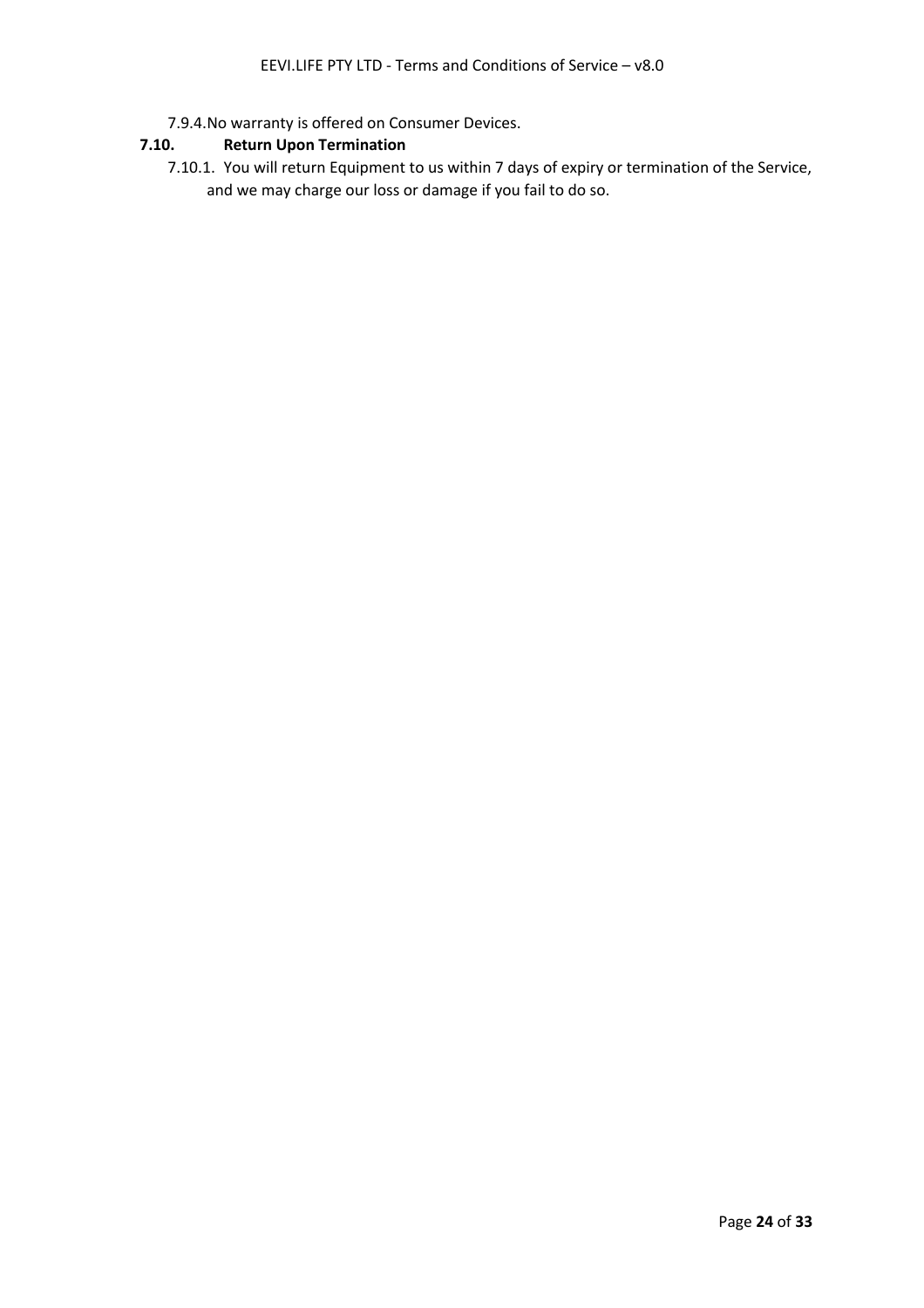# **8. EEVI WATCH AND EEVI LIFE PENDANT SERVICE DESCRIPTION**

## **8.1. Service Description**

- 8.1.1.Our Eevi Watch and Our Life Pendant Service is a monitoring service that facilitates the connection of a user requiring assistance using a local unit of equipment to either:
	- a) To a self-monitoring response, like their friends, family or carers; or
	- b) To on-site staff, like carers or nurses; or
	- c) To a professional response centre.
- 8.1.2.Eevi Watch and Eevi Life Pendant supports standard features like:
	- a) 2 way voice response; and
	- b) Mobile network connectivity.

## **8.2. Equipment**

8.2.1.We will supply mobile alarm monitoring equipment as part of the Eevi Watch or Eevi Life Pendant solution ("Equipment").

## **8.3. Professional Monitoring Service**

- 8.3.1.If you purchase a Plan with Professional Monitoring, we will:
	- a) Provide a continuous service to receive alarm calls sent by You by means of the alarm call facility on the Equipment ("Alarm");
	- b) As soon as practicable after it has been received, relay the alarm call at Our discretion to such available person nominated as Your emergency contact or to such available emergency service as We consider appropriate;
	- c) Use Our discretion on Our understanding of the degree of emergency in each case following verbal contact with You and on Your details and personal circumstances and medical condition as currently supplied to Us, and take into account all relevant information known to us in exercising our discretion; and
	- d) If verbal contact cannot be established with You, We will treat the Alarm as a request to notify appropriate emergency services.
- 8.3.2.We may offer additional features, either included or for additional charge, from time to time. For example, smoke alarm monitoring or inactivity monitoring. These features cannot be unbundled from the LIfe Pendant Service nor purchased separately.

## **8.4. Limitations on Professional Monitoring**

- 8.4.1.We will at all times be acting solely as your agent in notifying any emergency service or emergency contact and We accept no liability for charges made by an emergency service or emergency contact following a request for assistance by us pursuant to an alarm call.
- 8.4.2. Our obligations shall under no circumstances extend beyond the obligation to receive and relay alarm calls as set out above and We shall not be liable directly or indirectly for any third party (for example emergency service, emergency contact, key holder, doctor or phone service provider) to respond appropriately when notified of the alarm by Us.

#### **8.5. Medical Conditions, Emergency Contacts and Numbers**

- 8.5.1.You will keep us fully informed of any new or continuing medical conditions and treatments and any changes to them.
- 8.5.2.You will provide up to date details of your emergency contacts, key-holders and doctors to be contacted during an emergency and any changes to them.
- 8.5.3.You will ensure that each of your nominated emergency contacts, key-holders and doctors are aware of being named and are in agreement with being named for that purpose.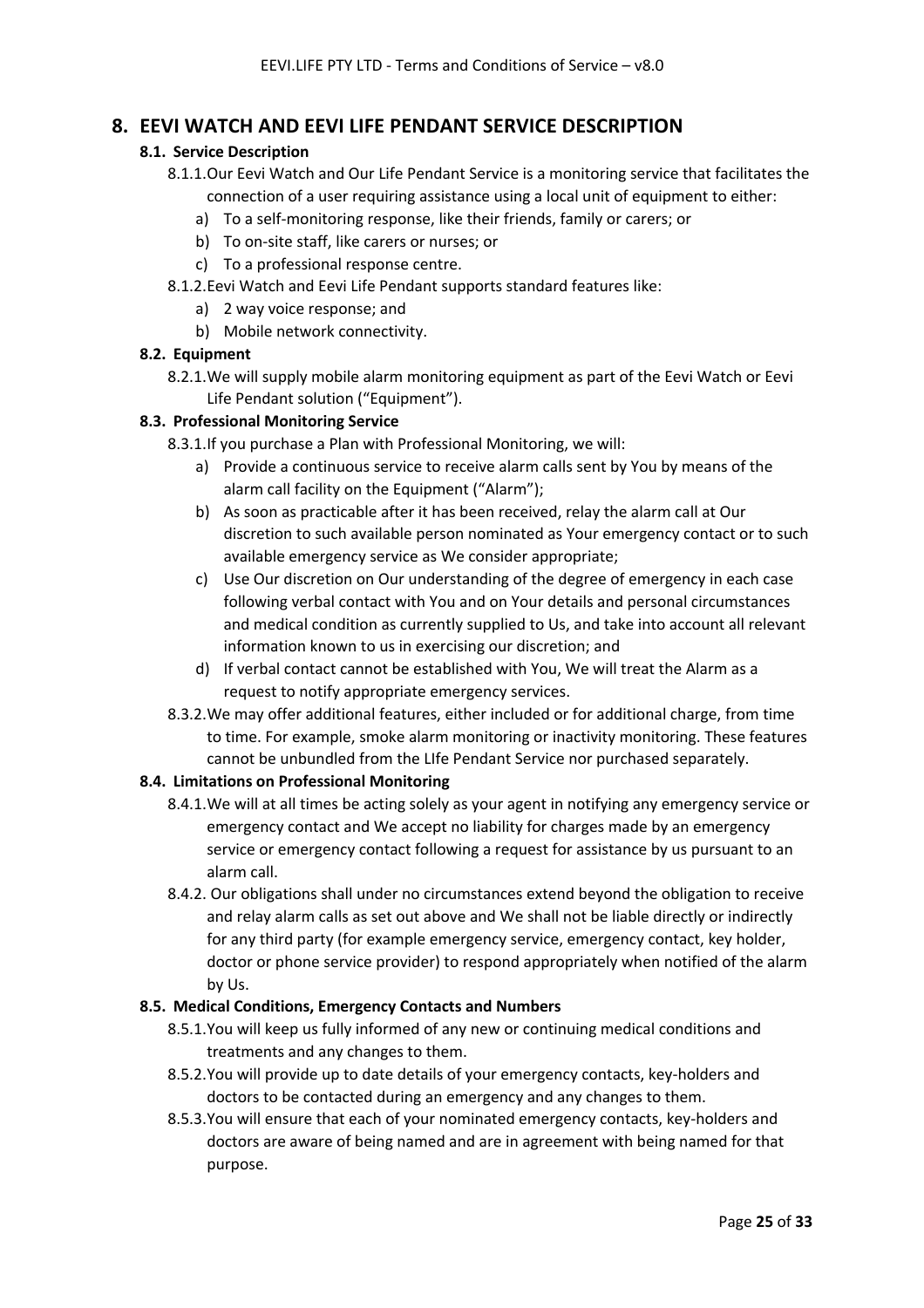#### **8.6. Telecommunications Failures**

- 8.6.1.We will connect the Equipment with a mobile telecommunications service as we consider appropriate from time to time.
- 8.6.2.We cannot and do not guarantee network coverage, availability, reliability or service delivery.
- 8.6.3.We accept no liability for any loss, injury or death resulting from the use of, or failure or, that connection in an emergency, irrespective of whether that connection is a service provided by us or a third party.

## **8.7. Acceptable Use**

- 8.7.1.You will not, and will not permit any other person to:
	- a) make persistent or unnecessary calls without reasonable cause;
	- b) use any SIM card we supply for any purpose other than for the Service;
	- c) make unnecessary maintenance service requests;
	- d) abort, or fail to give access to Equipment to Us pursuant to, a maintenance request;
	- e) return Equipment in working order for repair under warranty; and
	- f) otherwise abuse the Equipment or the Service,

#### (each an "**Unacceptable Use**")

8.7.2.We may charge you the reasonable costs and expenses we incur arising out of or in connection with Unacceptable Use.

## **8.8. Confidentiality**

- 8.8.1.We will treat all information received in relation to your key-holder, emergency contacts, emergency service and medical conditions in connection with this Service in the strictest confidence.
- 8.8.2.We adhere to the National Privacy Principles and will protect your rights to privacy.
- 8.8.3.You acknowledge and agree that all incoming and outgoing telecommunications in providing the Service are recorded.
- 8.8.4.You acknowledge and agree that we may share your confidential information to our agents and sub-contractors to provide the Service, provided we require them to comply with the same confidentiality and privacy terms as we do.

#### **8.9. Warranty Period**

- 8.9.1.The warranty period on the Equipment is 12 months. During that period, we will repair and replace the Equipment for defects in manufacture. After that period, you will pay for maintenance including repair and replacement of Equipment.
- 8.9.2.You will notify us of intended returns under warranty and complete Our returns form with the details we require including marking the Equipment clearly as "Claim for Repair under Warranty".
- 8.9.3.Any evidence of misuse, abuse or tampering with the Equipment shall void the warranty in its entirety.
- 8.9.4.No warranty is offered on Consumer Devices.

#### **8.10. Return Upon Termination**

8.10.1. You will return Equipment to us within 7 days of expiry or termination of the Service, and we may charge our loss or damage if you fail to do so.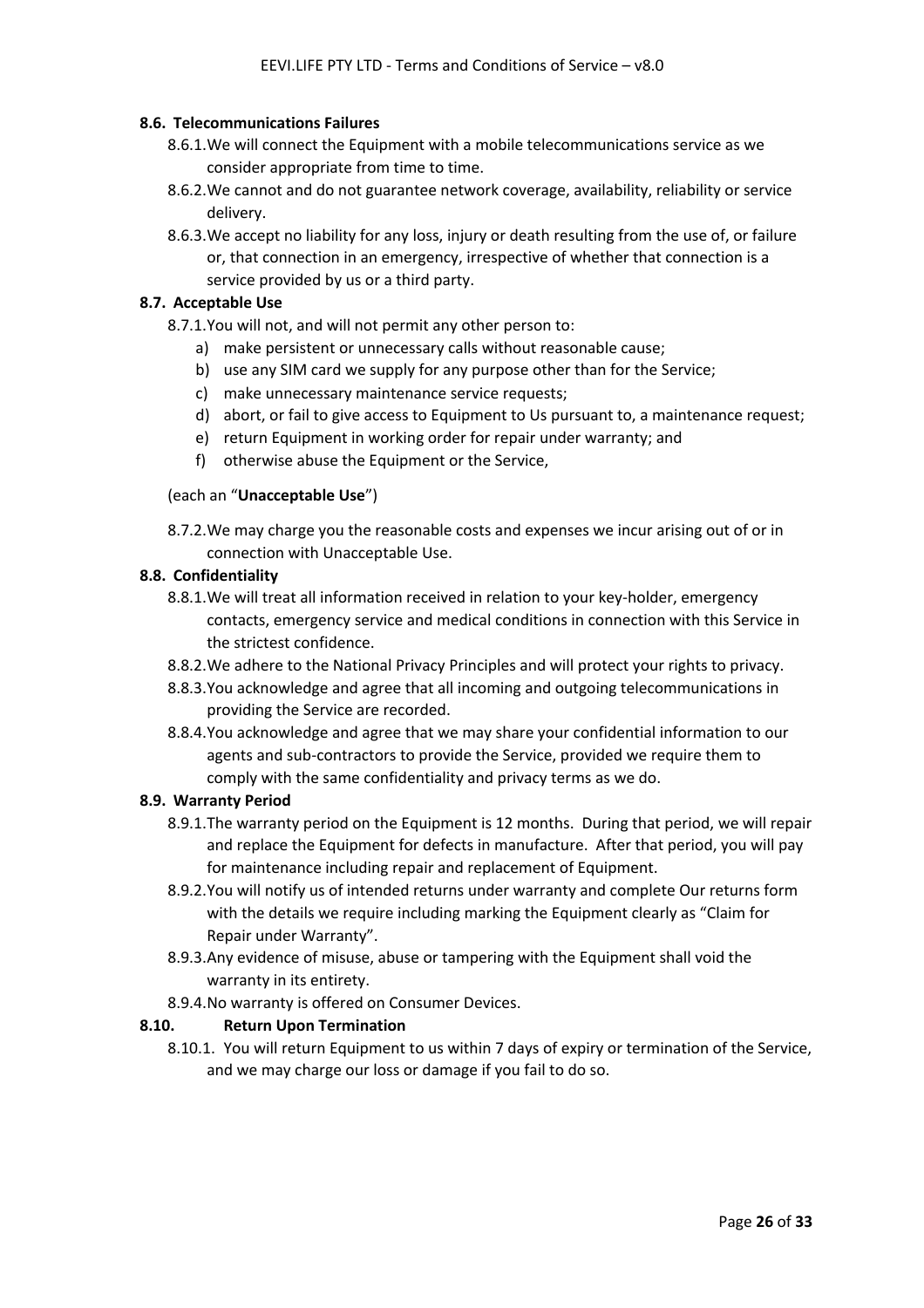# **9. BARE MONITORING SERVICE DESCRIPTION**

## **9.1. About the Tech Help services section**

- 9.1.1.This is the Tech Help services section of Our Customer Terms.
- 9.1.2.The General Terms for Consumer Customers apply.
- 9.1.3.If a provision of the Tech Help services section gives us the right to suspend or terminate your service, that right is in addition to our rights to suspend or terminate your service under the General Terms for Consumer Customers.

#### **9.2. Inconsistencies**

9.2.1.If the General Terms for Consumer Customers are inconsistent with something in the Tech Help services section, then the Tech Help services section applies instead to the extent of the inconsistency.

#### **9.3. Service Description**

9.3.1.Our Bare Monitoring Service is a monitoring service that facilitates the connection to a professional response centre.

## **9.4. Equipment**

- 9.4.1.You supply the alarm monitoring equipment ("Equipment").
- 9.4.2.We accept no liability for any loss, injury or death resulting from the use of, or failure or, that Equipment. You indemnify us from any claim for loss, injury or death arising from such a failure.

## **9.5. Professional Monitoring Service**

- 9.5.1.We will:
	- a) Provide a continuous service to receive alarm calls sent by You by means of the alarm call facility ("Alarm");
	- b) As soon as practicable after it has been received, relay the alarm call at Our discretion to such available person nominated as Your emergency contact or to such available emergency service as We consider appropriate;
	- c) Use Our discretion on Our understanding of the degree of emergency in each case following verbal contact with You and on Your details and personal circumstances and medical condition as currently supplied to Us, and take into account all relevant information known to us in exercising our discretion; and
	- d) If verbal contact cannot be established with You, We will treat the Alarm as a request to notify appropriate emergency services.
- 9.5.2.We may offer additional features, either included or for additional charge, from time to time. For example, smoke alarm monitoring or inactivity monitoring. These features cannot be unbundled from the Bare Monitoring Service nor purchased separately.

## **9.6. Limitations on Professional Monitoring**

- 9.6.1.We will at all times be acting solely as your agent in notifying any emergency service or emergency contact and We accept no liability for charges made by an emergency service or emergency contact following a request for assistance by us pursuant to an alarm call.
- 9.6.2. Our obligations shall under no circumstances extend beyond the obligation to receive and relay alarm calls as set out above and We shall not be liable directly or indirectly for any third party (for example emergency service, emergency contact, key holder, doctor or phone service provider) to respond appropriately when notified of the alarm by Us.

#### **9.7. Medical Conditions, Emergency Contacts and Numbers**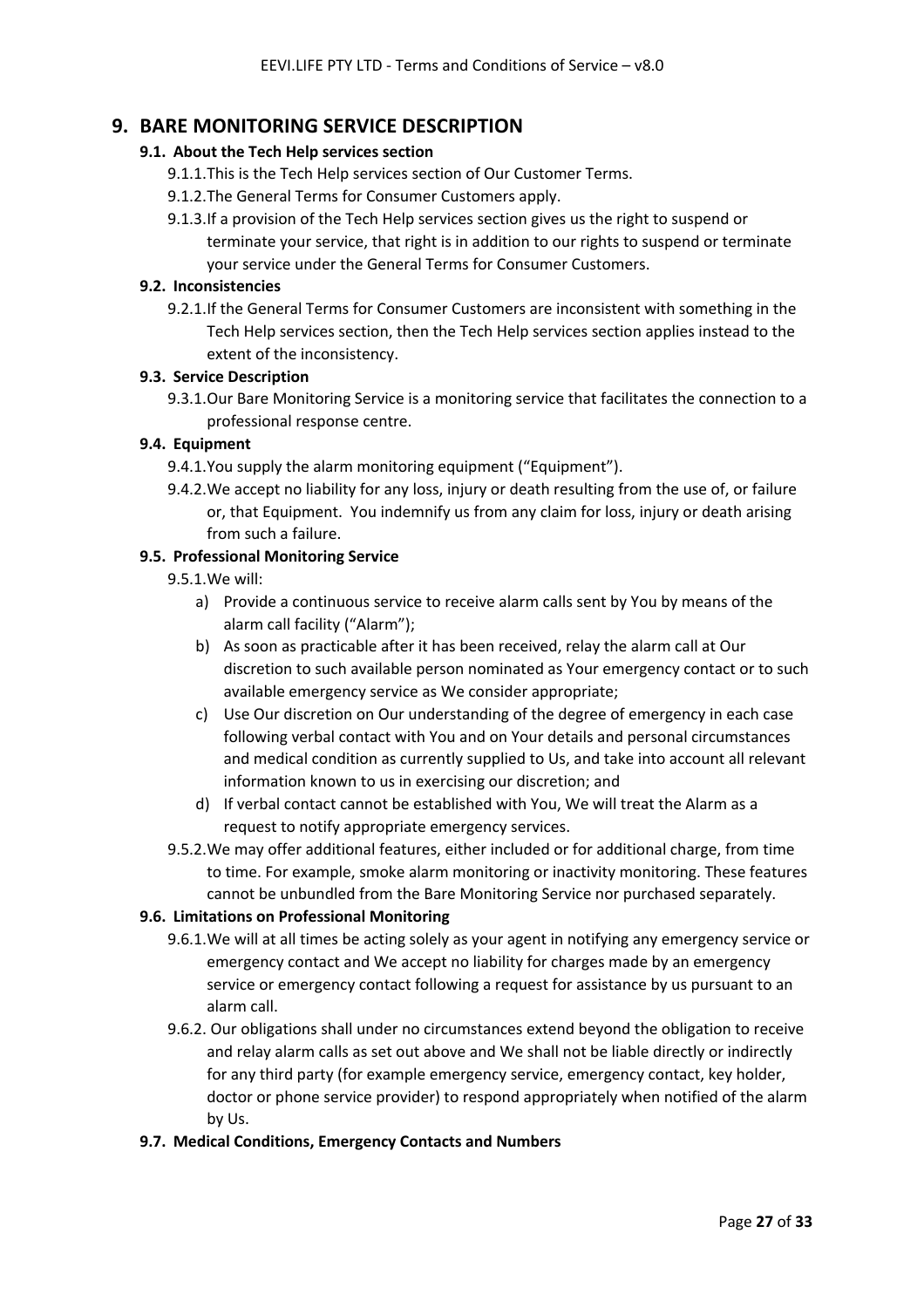- 9.7.1.You will keep us fully informed of any new or continuing medical conditions and treatments and any changes to them.
- 9.7.2.You will provide up to date details of your emergency contacts, key-holders and doctors to be contacted during an emergency and any changes to them.
- 9.7.3.You will ensure that each of your nominated emergency contacts, key-holders and doctors are aware of being named and are in agreement with being named for that purpose.

## **9.8. Telecommunications Failures**

9.8.1.We accept no liability for any loss, injury or death resulting from the use of, or failure or, a telecommunications connection in an emergency. You indemnify us from any claim for loss, injury or death arising from such a failure.

#### **9.9. Acceptable Use**

- 9.9.1.You will not, and will not permit any other person to:make persistent or unnecessary calls without reasonable cause ("**Unacceptable Use**")
- 9.9.2.We may charge you the reasonable costs and expenses we incur arising out of or in connection with Unacceptable Use.

## **9.10. Confidentiality**

- 9.10.1. We will treat all information received in relation to your key-holder, emergency contacts, emergency service and medical conditions in connection with this Service in the strictest confidence.
- 9.10.2. We adhere to the National Privacy Principles and will protect your rights to privacy.
- 9.10.3. You acknowledge and agree that all incoming and outgoing telecommunications in providing the Service are recorded.
- 9.10.4. You acknowledge and agree that we may share your confidential information to our agents and sub-contractors to provide the Service, provided we require them to comply with the same confidentiality and privacy terms as we do.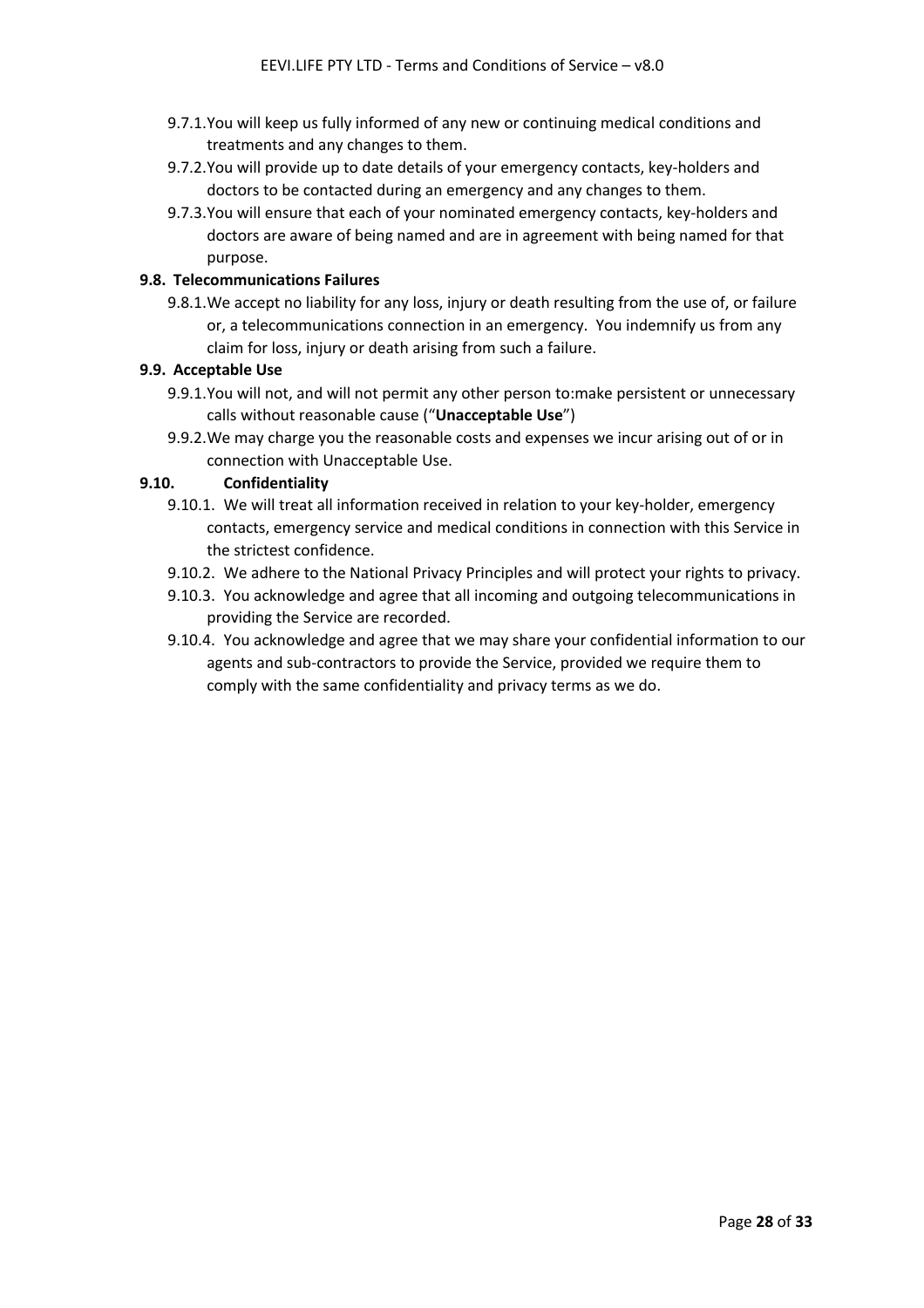# **10.TECH HELP SERVICE DESCRIPTION**

#### **10.1. About the Tech Help services section**

- 10.1.1. This is the Tech Help services section of Our Customer Terms.
- 10.1.2. The General Terms for Consumer Customers apply.
- 10.1.3. If a provision of the Tech Help services section gives us the right to suspend or terminate your service, that right is in addition to our rights to suspend or terminate your service under the General Terms for Consumer Customers.

#### **10.2. Inconsistencies**

10.2.1. If the General Terms for Consumer Customers are inconsistent with something in the Tech Help services section, then the Tech Help services section applies instead to the extent of the inconsistency.

#### **10.3. Tech Help Services**

- 10.3.1. The Tech Help services consist of the following individual services (and Tech Help refers to them collectively):
	- a) My Tech Home service;
	- b) Tech Angel service; and
	- c) Tech Hub services.
- 10.3.2. As part of the provision of Tech Help services, our technicians may discuss with you and sell to you on-site at your premises, other Eevi products and services.
- 10.3.3. No Fix, No Fee: If we are unable to perform all or part of the Tech Help Pay-on-Demand service that we have agreed to deliver, you will not be charged for the service unless this occurs because you need to upgrade or replace your software and/or hardware. In that case, you agree to pay us the applicable fee for our services.

#### **10.4. My Tech Home Service**

- 10.4.1. The My Tech Home Service is a tech concierge service, designed to set up your home the way you want it set up, and may comprise one or more of the following elements as described on the Eevi.life website from time to time:
	- a) an in-village consultation where our technician will review your in home network and services and make recommendations about how you might optimise your use of these services. This consultation will be either face to face or over the phone. The technician may recommend you purchase products or services from Eevi.
	- b) remote follow up where our technician will check all order forms for Eevi products or services are placed, and these services are activated and working wherever possible before your move-in date;
	- c) remote support from our technician to help you cancel your existing services;
	- d) an in-home consultation following your move-in, where our technical will help setting up, placement and connection of one TV and one sound system; connection of your audio-visual devices, such as your DVD player and gaming console (to the TV directly or via the amplifier); connection of your home broadband service to the internet provided that the relevant broadband service (ADSL, Cable, Velocity or NBN) is available at the premises; connection of your home phone line or voice service on the NBN (as relevant); setting up your wireless network (Wi-Fi); connection of your internet enabled devices to your Wi-Fi, which can be either Eevi devices or eligible non Eevi Wi-Fi enabled devices (e.g. computer, smartphone and tablet);
	- e) access to one calendar month of the Tech Help Service Subscription; and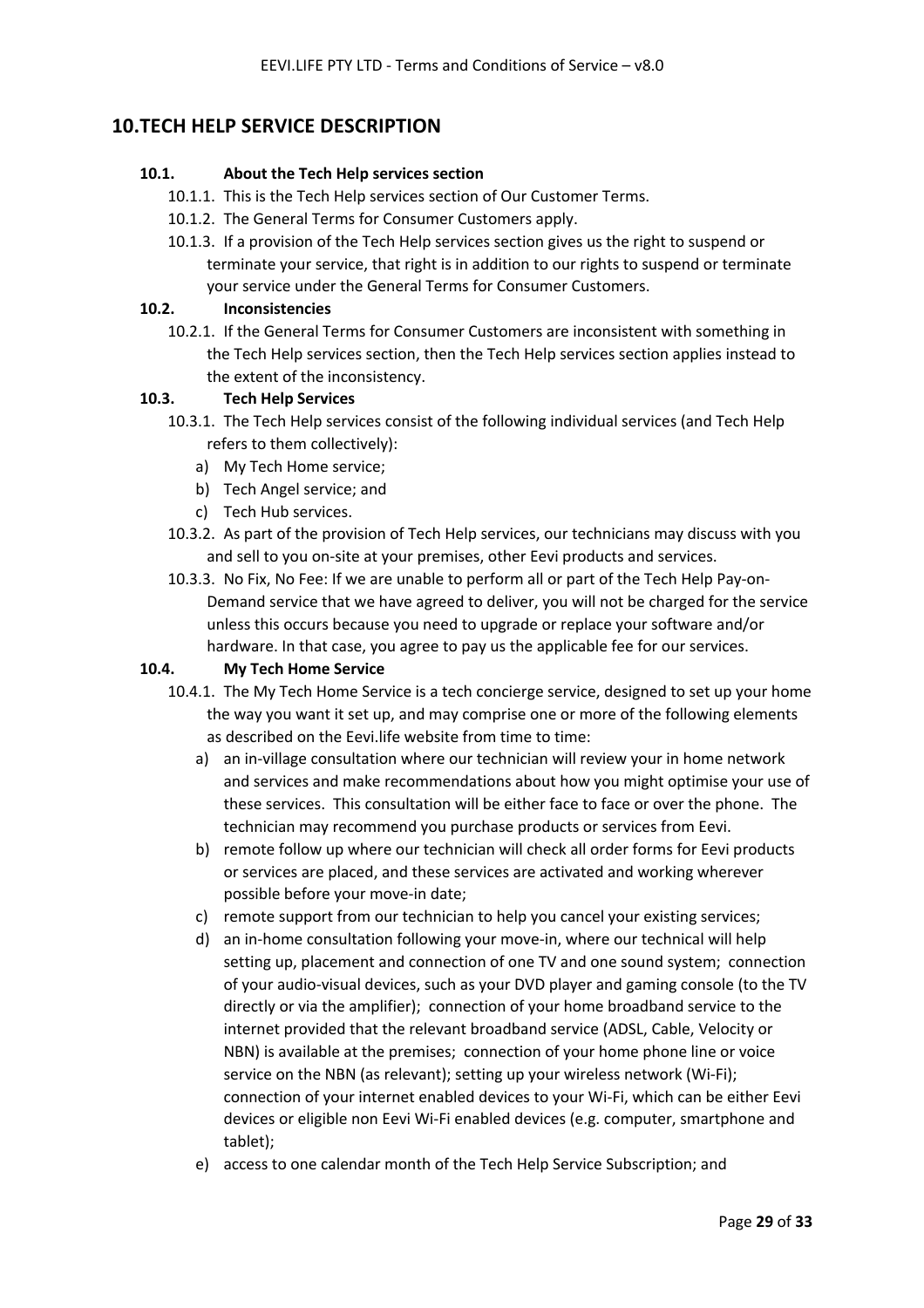- f) an in-home follow up consultation where the technician will review your in home network and services and make recommendations about how you might optimise your use of Eevi services. The technician will look at things like filters, electrical surge protection, Wi-Fi connectivity around the home, back-up of files, online security and utilisation of Eevi applications and may recommend you purchase additional products or services from Eevi.
- 10.4.2. The plans and packages for these My Tech Home service elements and the charges for My Tech Home services plans are set out on the website at www.Eevi.life.

## **10.5. Tech Angel Services**

10.5.1. Tech Angel services provide access to the Tech Help helpdesk staff for IT support under bundles of support elements, as follows:

| <b>Tech Angel</b><br><b>Service</b> | <b>Charge</b>              | <b>Description of available services</b>                                                                                                                                                                                                                                                                                                                                                                                                                                                                                                                                                           |
|-------------------------------------|----------------------------|----------------------------------------------------------------------------------------------------------------------------------------------------------------------------------------------------------------------------------------------------------------------------------------------------------------------------------------------------------------------------------------------------------------------------------------------------------------------------------------------------------------------------------------------------------------------------------------------------|
| Remote<br>Support<br>On-Demand      | \$60 per call              | Phone and online support during<br>$\bullet$<br>support hours<br>Help diagnosing and solving technology<br>$\bullet$<br>problems, such as removing viruses<br>Support for most Australian supplied<br>$\bullet$<br>internet enabled gadgets, such as<br>computers, smart TV's, smartphones<br>and tablets<br>Support for your home broadband,<br>mobile broadband and mobile services<br>as well as a selection of common<br>software<br>Coaching, such as help on how to use<br>selected operating systems, network<br>devices and common software                                                |
| Remote<br>Support<br>Subscription   | \$240 upfront per<br>annum | 12 months support<br>$\bullet$<br>Phone and online support during<br>$\bullet$<br>support hours<br>Help diagnosing and solving technology<br>$\bullet$<br>problems, such as removing viruses<br>Support for most Australian supplied<br>$\bullet$<br>internet enabled gadgets, such as<br>computers, smart TV's, smartphones<br>and tablets<br>Support for your home broadband,<br>$\bullet$<br>mobile broadband and mobile services<br>as well as a selection of common<br>software<br>Coaching, such as help on how to use<br>selected operating systems, network<br>devices and common software |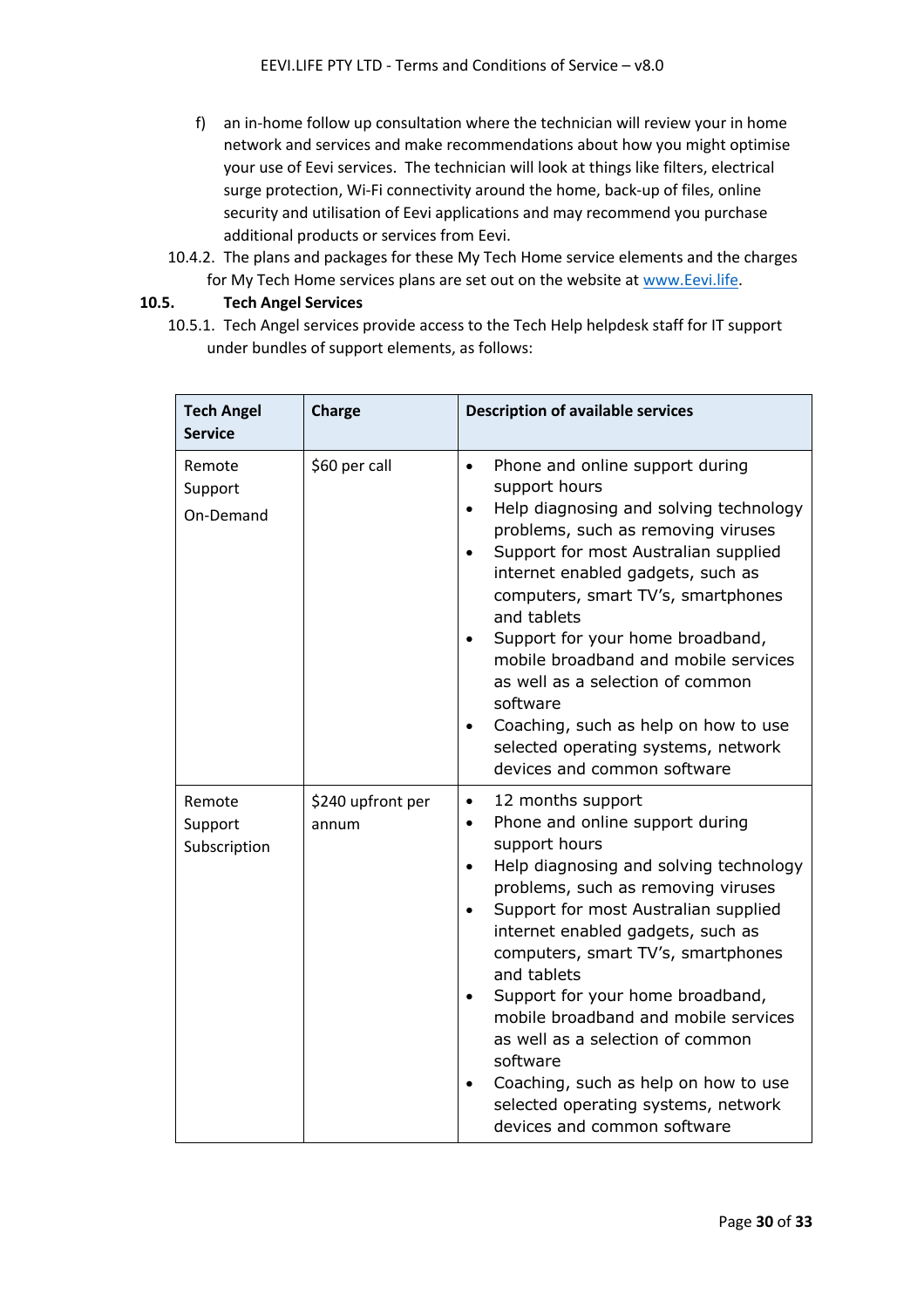| <b>Tech Angel</b><br><b>Service</b> | Charge          | <b>Description of available services</b>                                                                                                                                                                                                                                                                                                                                                                                                                                                                                                  |
|-------------------------------------|-----------------|-------------------------------------------------------------------------------------------------------------------------------------------------------------------------------------------------------------------------------------------------------------------------------------------------------------------------------------------------------------------------------------------------------------------------------------------------------------------------------------------------------------------------------------------|
| In-home<br>Support<br>On-Demand     | \$240 per visit | Support in your home<br>٠<br>Help diagnosing and solving technology<br>$\bullet$<br>problems, such as removing viruses<br>Support for most Australian supplied<br>$\bullet$<br>internet enabled gadgets, such as<br>computers, smart TV's, smartphones<br>and tablets<br>Support for your home broadband,<br>$\bullet$<br>mobile broadband and mobile services<br>as well as a selection of common<br>software<br>Coaching, such as help on how to use<br>$\bullet$<br>selected operating systems, network<br>devices and common software |

#### **10.6. Tech Help Additional Services**

- 10.6.1. Tech Help Additional Services are additional services performed during a Tech Help in home visit. Additional charges apply for these services. The Eevi technician attending your premises will discuss with you the services available and the charges that apply.
- 10.6.2. The Tech Help Additional Onsite Services available to you will vary depending on the Tech Help in-home service you have taken up and your needs.
- 10.6.3. An additional connection point installation service is the installation of additional sockets for voice or broadband services. Whether an additional connection point installation is standard or non-standard will depend on the conditions at your premises (including whether the premises have multiple stories and dwelling type (e.g. brick, weatherboard, etc)), the location you propose to install the additional socket(s) and the availability and ease of access (for example, to cabling under the floor). Installation of additional sockets at some premises may be classified as neither standard nor nonstandard installations and in this case you will be charged on a fee-for-service basis as set out in the Fee-for-Service (Other Work We Do for You)
- 10.6.4. Other Additional Onsite Services may be available on request.
- 10.6.5. The Tech Help Additional Onsite services will be charged to your Eevi bill after the services have been performed.

#### **10.7. Availability**

- 10.7.1. In order to take up a Tech Help service, you must have an Eevi account number.
- 10.7.2. My Tech Home and In-home services are not available in all areas.

#### **10.8. General Terms**

- 10.8.1. Tech Help services over the phone or online are available during normal support hours.
- 10.8.2. In-home services are available between 8am to 5pm Monday to Friday, excluding public holidays, in the relevant State or Territory where the service will be provided.
- 10.8.3. In-villages services are available during the office hours of the relevant village.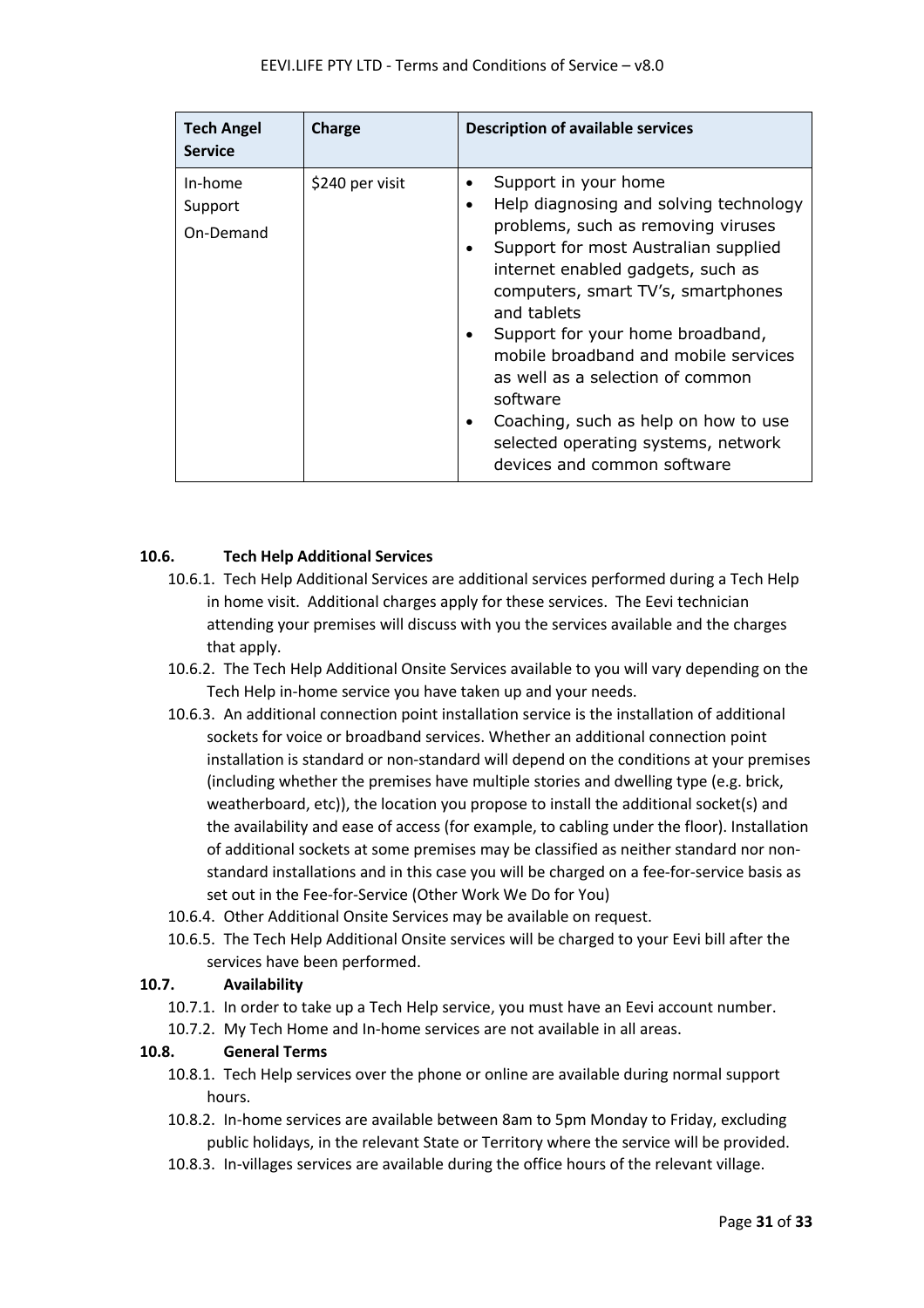- 10.8.4. If your access to your Tech Help service exceeds two times the average of all users of the service in a billing period (excessive usage), we may contact you to discuss your usage of the service.
- 10.8.5. If your usage continues to be excessive in the following billing period, we may warn you that your service may be terminated.
- 10.8.6. If your usage continues to be excessive for a third consecutive billing period, then we may terminate your service.
- 10.8.7. The services we make available under this section of Our Customer Terms are for your personal use. If we have reasonable grounds to believe that you are using this service for commercial purposes or giving another person access to the service, we may terminate the service by giving you 30 days warning.
- 10.8.8. You must not use the service in a manner which adversely affects another customer's use of the service. If we have reasonable grounds to believe that this is occurring, we may suspend your service without notice.
- 10.8.9. The Tech Help services are not available on some devices, software and operating systems, such as Linux operating systems or operating system versions that are no longer supported by the relevant manufacturer, alpha, beta, development or testing software, professional design or desktop publishing software, accounting packages, file sharing software configuration, business and corporate versions of software, and VPN, SSH Tunnelling and other advanced networking software.
- 10.8.10. You are responsible for all data charges (if any) associated with the Tech Help services (including but not limited to downloading of any software, software updates, and drivers). You are responsible for your internet and telephone plan and usage charges.
- 10.8.11. You acknowledge that as part of supplying you with the Tech Help services, and unless otherwise specified, we do not separately back-up any of your data to avoid potential data loss. You also acknowledge that there is a risk that some or all of your data may be lost during our supply of the Tech Help services.
- 10.8.12. Unless otherwise stated, the cost of any software and hardware is not included in the price for the Tech Help services, and you are responsible for the cost of any such software and/or hardware. Additional delivery charges may apply when connecting your Eevi services and we will advise you of these in advance.
- 10.8.13. Tech Help services do not include hardware repair or replacement.
- 10.8.14. Tech Help services excludes:
	- a) set up of Foxtel;
	- b) electrical work;
	- c) services on devices that are not available in the Australian market; and
	- d) the set-up of computers & other devices (with the exception of TV, sound system or connection to your Wi-Fi).
- 10.8.15. You are responsible for backing up your software and data before we provide any Tech Help services to you.
- 10.8.16. You will ensure that a person aged over 18 years is present to provide us with access to the areas of your home that we need to provide the services, passwords to your computer and systems (as required), electrical power and internet access (where required), and reasonable assistance with using your systems so that we can perform the services.
- 10.8.17. You will ensure that any software you use or supply for use in conjunction with a Tech Help service is legal and has a valid licence.